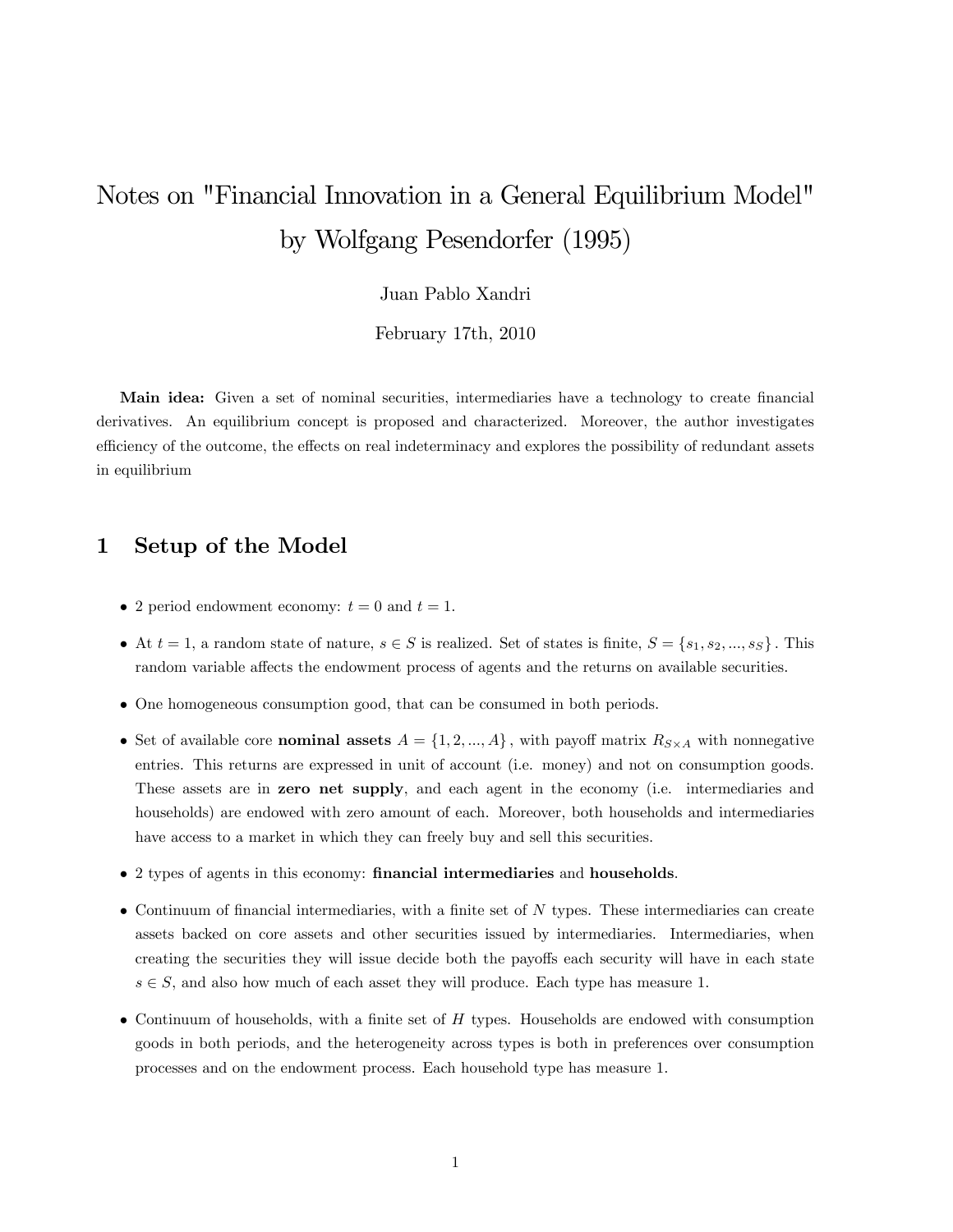- There are constraints to accessing financial markets. More specifically, a financial intermediary that wants to sell 1 unit of a new security she created to a household, must incur in a fixed cost of contacting that agent (i.e. call the agent by phone, going to her office, etc). If the contact is not made, then the agent will not know of the existence of the new security. Moreover, there are transaction costs in selling new securities both to households and other financial intermediaries, which are proportional to the amount of securities issued. Heterogeneity across intermediaries types comes from different cost functions.
- Because of these frictions, we will allow for nonlinear pricing functions for the Önancial innovations. This price functions are to be determined in equilibrium, and are taken as given both by financial intermediaries and households.

### 2 Financial Intermediaries (I)

There is a continuum of financial intermediaries in this economy. Each intermediary is characterized by a type  $n \in N$ , which is drawn from a finite set. Each type of intermediary has unit mass, and the heterogeneity in types will be expressed in differences in marketing and transaction costs, as will be showed shortly. Intermediaries in this model have to make decisions on 4 different levels: the set of securities they will issue, how much of each security they will issue, which portfolio they will have to hold to collateralize the payments they have to make to the holders of the securities issued, and the marketing strategy they will follow when trying to sell the issued securities to households and other intermediaries. All decisions of financial intermediaries are made at  $t = 0$ .

So, to sum up, a type n financial intermediary (to be explained below) has to choose 4 things:

- 1. The set of securities she will create
- 2. How much of the issued securities she will sell both to households and other financial intermediaries
- 3. The portfolio she will hold on core nominal securities and of securities issued by other intermediaries, so she can collateralize all promised payments.
- 4. Which households and intermediaries will the intermediary "target" (which will be the marketing plan, to be explained later).

We will present each decision separately.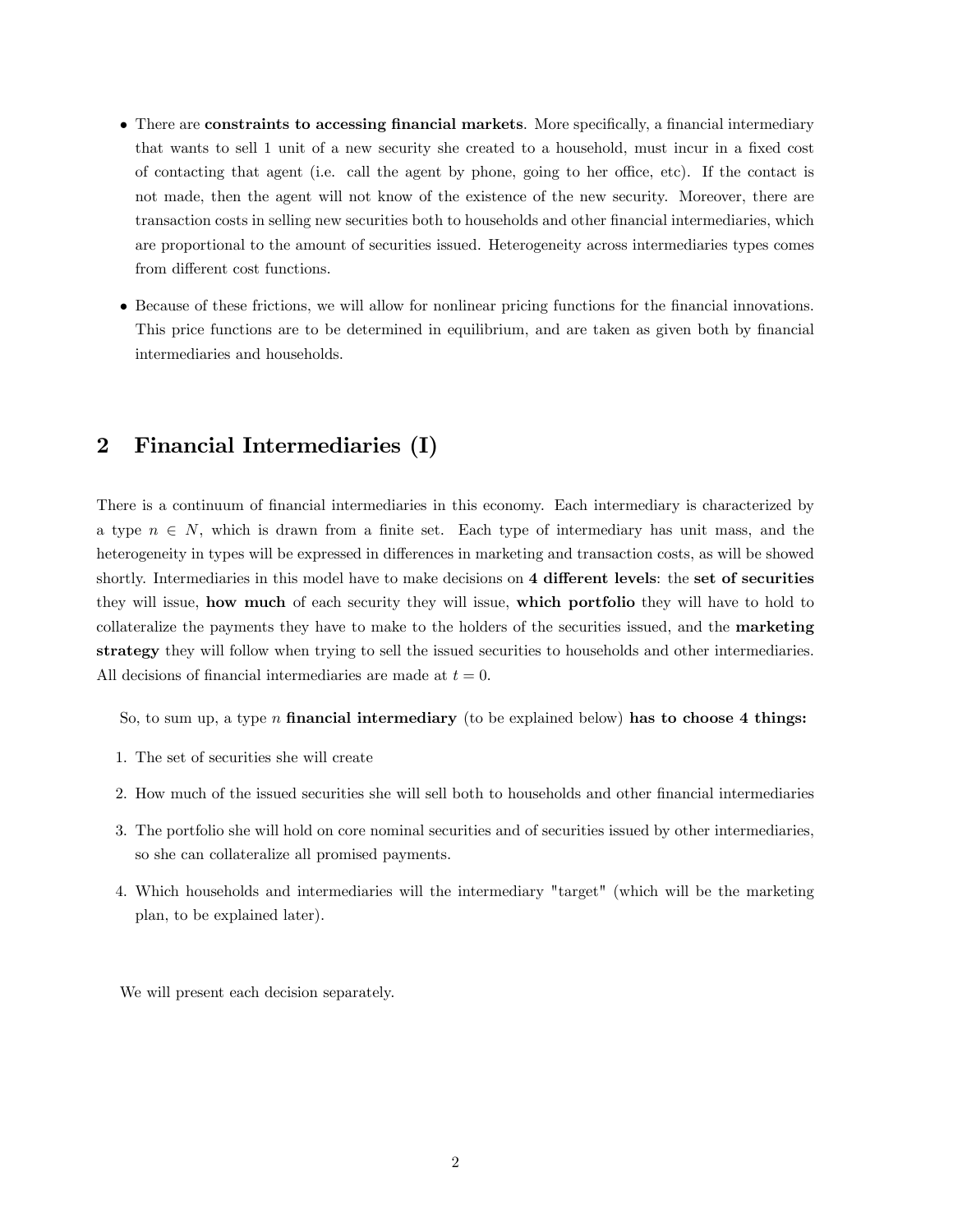### 2.1 Financial Innovations

In the primitive economy, there exist a set of A nominal securities in zero net supply, which we will refer to as core securities or core assets. These securities are characterized by the matrix of returns  $R$ :

$$
R = \left(\begin{array}{c} R_1 \\ S \times 1 \text{ return of core asset 1} \\ \end{array} \begin{array}{c} R_2 \\ S \times 1 \text{ return of core asset 2} \\ \end{array} \begin{array}{c} \cdots \\ S \times 1 \text{ return of core asset } A \end{array}\right)
$$

The first decision a financial intermediary has to make is what securities she will create. As we saw with the core securities, a security can be identified by a column vector of dimensions  $S \times 1$ , which states how much will it pay in units of account (i.e. how much money will it pay) in each state of the world  $s \in S$ .

Let J be the unit simplex in  $\mathbb{R}^S : J = \Big\{ d \in \mathbb{R}^s_+ : \sum_{s=1}^{s_S} d_s \Big\}$  $\begin{pmatrix} s_S \ s_{S- s_1} \end{pmatrix}$ . A financial innovation is a column vector  $Q_k$  of payoffs in  $J \cup \{0 \in \mathbb{R}^S\}$ . So, creating a security is equivalent to choosing the payoff vector it will have. When an intermediary issues a security  $Q_k$ , she promises to pay  $Q_{k,s}$  "dollars" in state s to the holder of the security, per unit held. It is important to remember that this promises are made in unit of account, not in consumption goods. Moreover, implicitly we assume that intermediaries can only create assets that pay a positive amount in each state, presumably because of problems enforcing such contracts (that is, if say a household buys a security that in some states of the world gives a negative return, then in such a state the household should made a payment to the intermediary in such a state. This situation is excluded by the author).

The fact that an intermediary can only choose vectors from J is a normalization (since the units of the vector is not important). If it chooses a financial innovation given by  $Q_k = 0$  it means that the innovation is trivial (that is, security  $k$  has not been issued). The reason for this will become apparent below.

For now, we will assume that any given intermediary can only issue at most  $K$  securities (that is, can only choose K vectors from  $J \cup \{0\}$  as vectors of financial innovations). If chooses to issue a number less than  $K$ , then the rest of the financial innovations are taken to be 0 (that's why we included it as a possibility in the Önancial innovation set).

A financial innovation plan for intermediary type  $n$ ,  $Q<sup>n</sup>$  is defined simply as a matrix of dimensions  $S \times K$  for which its column vectors are financial innovations:

$$
Q^{n} = \begin{pmatrix} Q_{1}^{n} & Q_{2}^{n} & \cdots & Q_{K}^{n} \\ \vdots & \vdots & \ddots & \vdots \\ \vdots & \vdots & \ddots & \vdots \\ \vdots & \vdots & \ddots & \vdots \\ \vdots & \vdots & \ddots & \vdots \\ \vdots & \vdots & \ddots & \vdots \\ \vdots & \vdots & \ddots & \vdots \\ \vdots & \vdots & \ddots & \vdots \\ \vdots & \vdots & \ddots & \vdots \\ \vdots & \vdots & \ddots & \vdots \\ \vdots & \vdots & \ddots & \vdots \\ \vdots & \vdots & \ddots & \vdots \\ \vdots & \vdots & \ddots & \vdots \\ \vdots & \vdots & \ddots & \vdots \\ \vdots & \vdots & \ddots & \vdots \\ \vdots & \vdots & \ddots & \vdots \\ \vdots & \vdots & \ddots & \vdots \\ \vdots & \vdots & \ddots & \vdots \\ \vdots & \vdots & \ddots & \vdots \\ \vdots & \vdots & \ddots & \vdots \\ \vdots & \vdots & \ddots & \vdots \\ \vdots & \vdots & \ddots & \vdots \\ \vdots & \vdots & \ddots & \vdots \\ \vdots & \vdots & \ddots & \vdots \\ \vdots & \vdots & \ddots & \vdots \\ \vdots & \vdots & \ddots & \vdots \\ \vdots & \vdots & \ddots & \vdots \\ \vdots & \vdots & \ddots & \vdots \\ \vdots & \vdots & \ddots & \vdots \\ \vdots & \vdots & \ddots & \vdots \\ \vdots & \vdots & \ddots & \vdots \\ \vdots & \vdots & \ddots & \vdots \\ \vdots & \vdots & \ddots & \vdots \\ \vdots & \vdots & \ddots & \vdots \\ \vdots & \vdots & \ddots & \vdots \\ \vdots & \vdots & \ddots & \vdots \\ \vdots & \vdots & \ddots & \vdots \\ \vdots & \vdots & \ddots & \vdots \\ \vdots & \vdots & \ddots & \vdots \\ \vdots & \vdots & \ddots & \vdots \\ \vdots & \vdots & \ddots & \vdots \\ \vdots & \vdots & \ddots & \vdots \\ \vdots & \vdots & \ddots & \vdots \\ \vdots & \vdots & \ddots & \vdots \\ \vdots & \vdots & \ddots & \vdots \\ \vdots & \vdots & \ddots & \vdots \\
$$

Clearly, since intermediaries can choose vectors that pay 0 in all states (that is, as if they did not issue that security)  $K$  is only an upper bound on the amount of securities they can issue. It will be shown below that if  $K > \overline{K}$  for some  $\overline{K}$ , this upper bound restriction will not bind in any equilibrium, and the restriction will be immaterial (compare to Bisin (1995))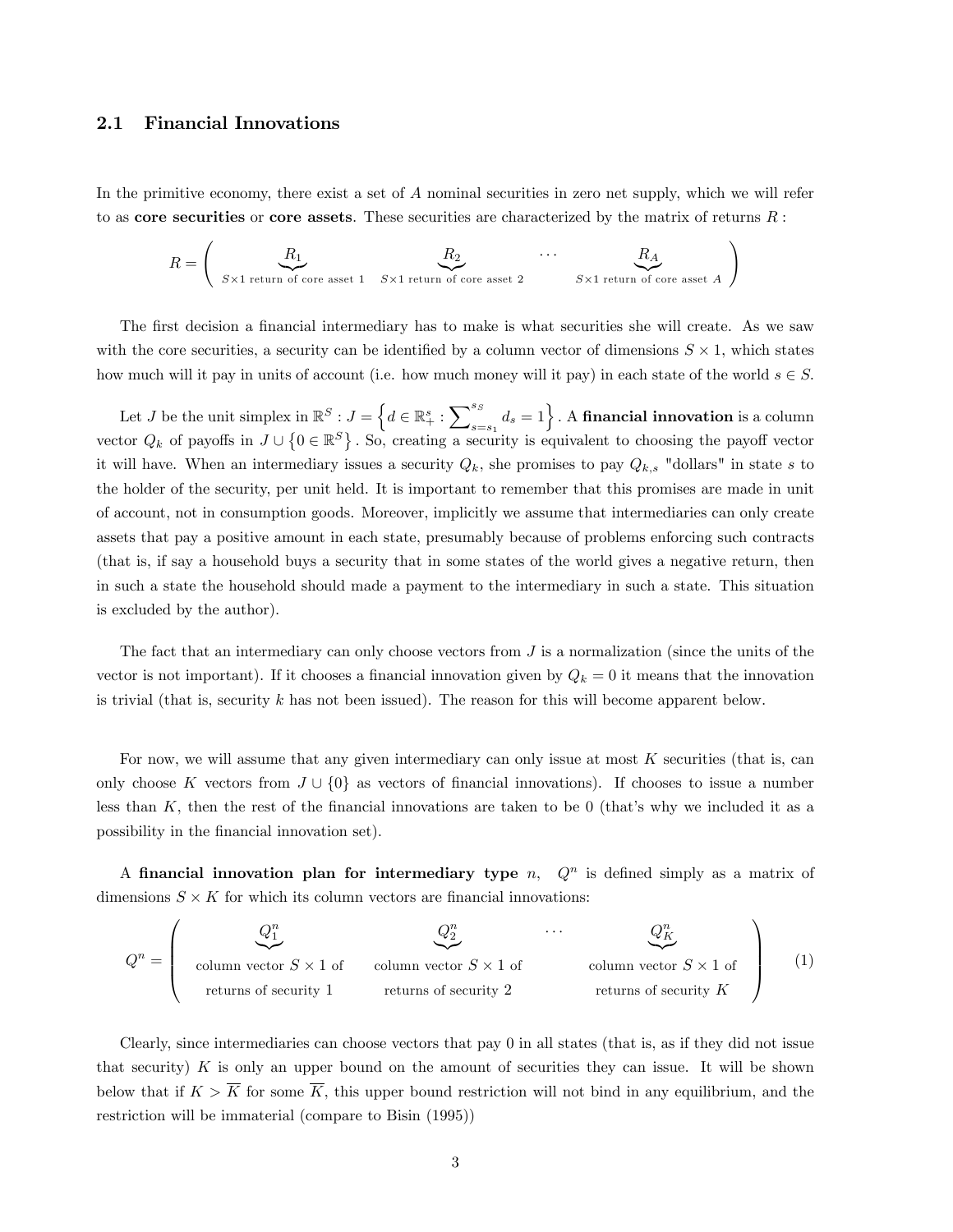Based on this definition, define

$$
Q \equiv \left( \begin{array}{cccc} Q^1 & Q^2 & \cdots & Q^N \end{array} \right) \tag{2}
$$

That is, matrix  $Q$  is a  $S \times NK$  matrix that has the return vectors of all new securities created by all intermediary types. We will refer to this matrix as the **market payoff matrix**. Each of the components of Q are themselves matrices, each of dimension  $S \times K$  as defined in (1).

Define also  $M(Q)$  as the set of securities actually created by financial intermediaries given the payoff matrix  $Q$  (so, it gives the set of securities k such that  $Q_k^n \neq 0$ )

Three things limit the extent to which intermediaries can produce securities:

- 1. All securities have to be collateralized by other assets (to be defined shortly)
- 2. Financial intermediaries have to pay marketing costs associated with promoting the new financial products (i.e. getting customers and informing them about their Önancial products is costly). Again, heterogeneity across intermediary types comes from different marketing cost functions.
- 3. Marketing of assets is segmented into two markets: trading with other financial intermediaries, and trading with households (the "retail market").

In the next sections, we will study each of this aspects of financial innovation by intermediaries.

Important remark: Unlike Santos and Woodford (1997), both core assets and financially innovations are nominal assets, and not real assets. That is, they do not pay units of time  $t = 1$  and state s consumption, but actually pay in units of account. The reason why we study this kind of securities is to address the issue of real indeterminacy, typical in economies with nominal securities and incomplete markets. This result can be illustrated by the following idea: since the securities pay in "dollars" then the real return of each security will be given by the nominal return at each state  $s \in S$  divided by the price of the consumption good at that state. But then, if there is a source of randomness on the price level of the consumption good at  $t = 2$  (for example, driven by a sunspot) then this will affect the real return of the securities at time  $t = 1$ , affecting in turn the resulting equilibrium allocation for each possible self-fulfilling variation in the price level. This is known as the real indeterminacy of the price level, since changes in the price level across state generates real differences in the resulting allocations. This phenomenon does not happen when securities pay off in real terms, since the returns are then independent of the price level.

### 2.2 Collateral Constraints and Production of Innovations

Once intermediaries decide which securities they will introduce (given by  $Q<sup>n</sup>$ ) each intermediary has to decide how much of each security she will produce to sell to households, and how much she will produce to sell to other intermediaries. Let us introduce some notation: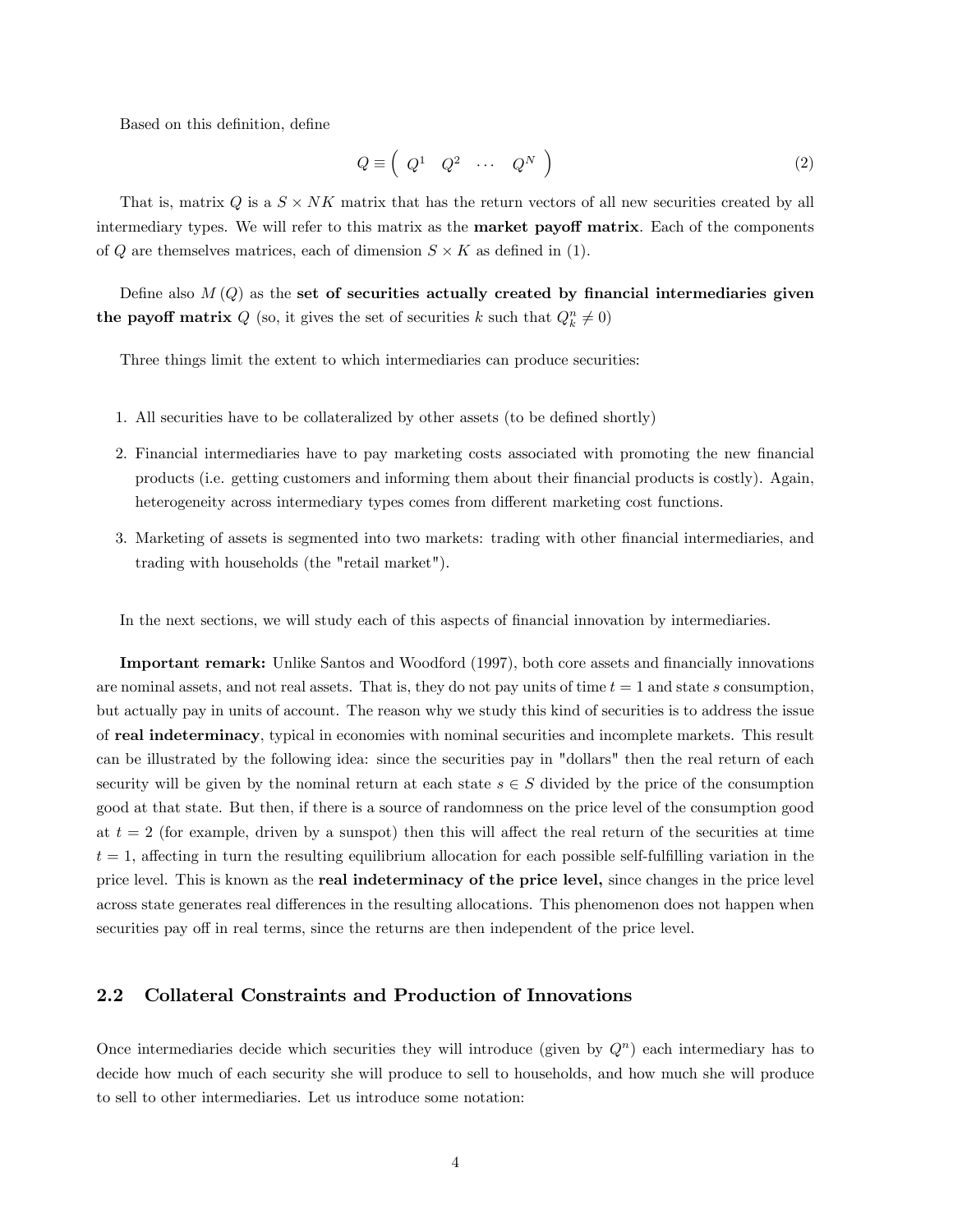- $\bullet$   $\theta_{m,k}^n \geq 0$ : how many units of the  $k-th$  asset originally created by intermediary m will be sold to households by intermediary n
- $\bullet$   $\psi_{m,k}^{n}$ : how many units of the  $k-th$  asset originally created by intermediary m will be sold (or bought) to other intermediaries by intermediary n. If  $\psi_{m,k}^n < 0$  means that this is a net purchase, and if  $\psi_{m,k}^n > 0$  means its a net sale.
- $\bullet \ \theta^n \in \mathbb{R}^{NK}$  : amount that intermediary n sells of each available new asset (created by all financial intermediaries) to households. Namely

$$
\theta^n = \left(\theta_{1,1}^n, \cdots, \theta_{1,K}^n, \cdots, \theta_{N,1}^n, \cdots, \theta_{N,K}^n\right) \tag{3}
$$

 $\bullet \psi^n \in \mathbb{R}^{NK}$  : amount that intermediary n sells of each available new asset (created by all financial intermediaries) to other intermediaries. Namely

$$
\psi^{n} = (\psi^{n}_{1,1}, \cdots, \psi^{n}_{1,K}, \cdots, \psi^{n}_{N,1}, \cdots, \psi^{n}_{N,K})
$$
\n(4)

Some restrictions are made over what an intermediary can sell and buy. Specifically:

- 1. Intermediary of type n can only sell to households assets created by herself (so  $\theta_{m,k}^n = 0$  if  $m \neq n$ )
- 2. Intermediary of type n can only sell to other intermediaries assets created by herself (so  $\psi_{m,k}^n \leq 0$  if  $m \neq n$

The most important but related restriction on the planned sales of the issued securities, however, is the so-called **collateral constraint**. Basically, in order to sell the created securities, the financial intermediary has to hold a portfolio of investments such that all promised payments in each state can actually be paid. In order to make this payments, financial intermediaries can invest in core assets and in assets created by other Önancial intermediaries.

Let  $\zeta^n \in \mathbb{R}^A$  be the portfolio that intermediary n decides to purchase of core nominal assets. As we said before, both intermediaries and households are assumed to be **endowed with a zero quantity of** these securities. There exists a market in which both intermediaries and household freely buy and sell core securities, which are in zero net supply. By the construction of the vectors  $\theta^n$  and  $\psi^n$ , the constraint on payments has to satisfy"

 $\sqrt{ }$ 

$$
Q\theta^n + Q\psi^n \le R\zeta^n \tag{5}
$$

See that the first term of the LHS,  $Q\theta^n = Q^n$  $\overline{\phantom{a}}$  $\theta_{n,1}^n$  $\theta_{n,2}^n$ <br>:  $\theta_{n,K}^n$  $\begin{array}{c} \hline \end{array}$ is the  $S \times 1$  vector of payments that the

1

intermediary has to make at each state  $s \in S$  to the households that hold the issued securities. The second term,  $Q\psi^n$  is also a  $S \times 1$  vector of net payments that the intermediary has to make at each state  $s \in S$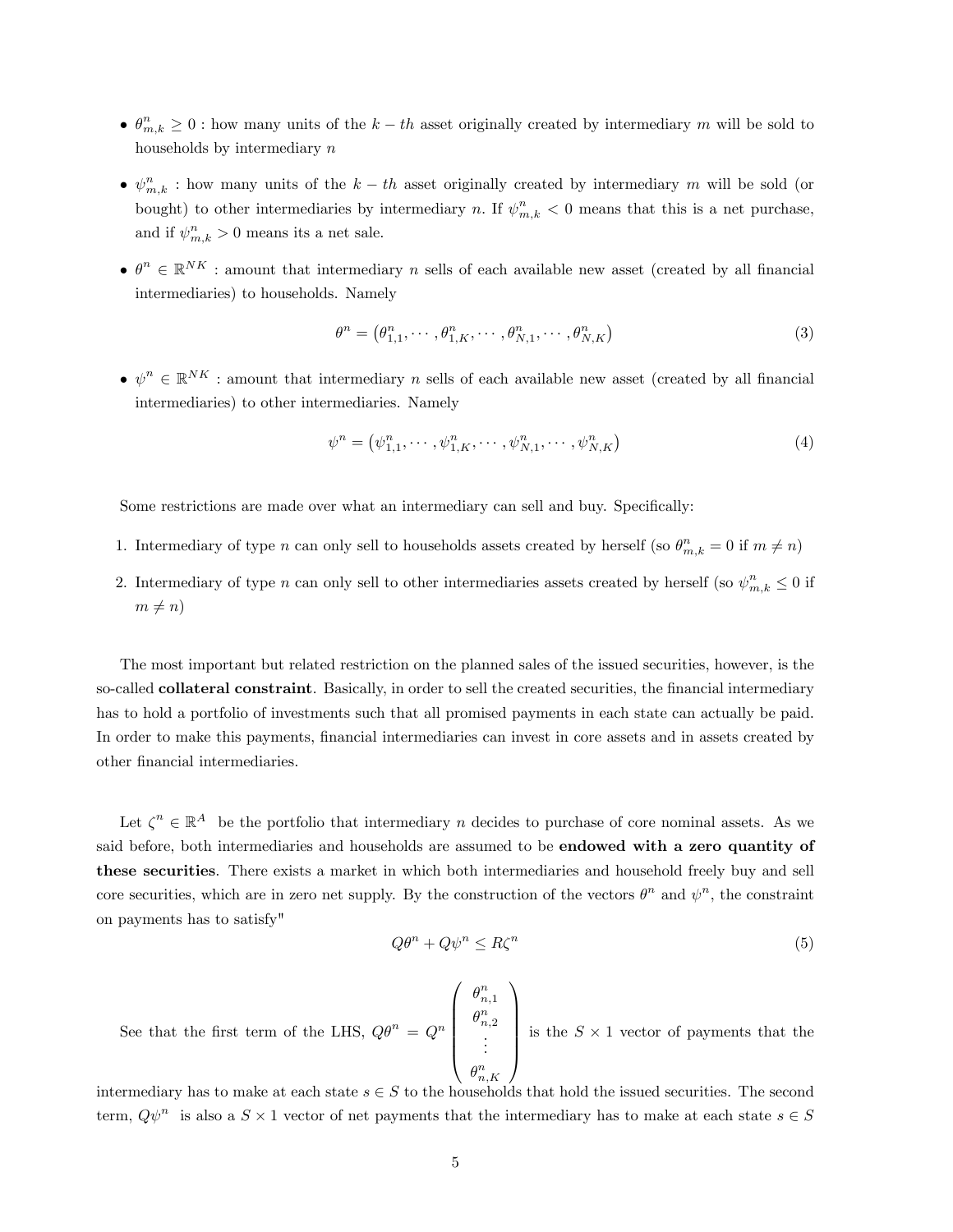to the intermediaries that hold the issued securities. However, unlike  $\theta^n$ ,  $Q\psi^n$  also takes into account the purchases made of securities issued by other intermediaries (which were expressed as  $\psi^n_{m,n} < 0$  if intermediary n bought securities issued by intermediary  $m$ ) and the net payments she should thus receive at each state. On the RHS we have  $R\zeta^n$ , which is the  $S \times 1$  vector of payoffs that the intermediary will receive by holding a portfolio  $\zeta^n$  of core nominal assets.

So far, we introduced the first three decisions: which securities will be created, how much of each will be sold to households and other intermediaries, and the portfolio decisions that will allow them to actually make the promised payments. These can be summarized by a 4-tuple  $(Q^n, \theta^n, \psi^n, \zeta^n)$ , which we will refer to as a **production plan**. We summarize the restrictions on these production plans in the next definition

Definition 1 (Feasible production plan) We say that a 4-tuple  $(Q^n, \theta^n, \psi^n, \zeta^n)$  is a feasible production plan if and only if:

1.

$$
\theta_{m,k}^n = 0 \text{ and } \psi_{m,k}^n \le 0 \text{ for all } n,m \text{ such that } n \ne m. \tag{6}
$$

2.

$$
Q(\theta^n + \psi^n) \le R\zeta^n \tag{7}
$$

Let  $Y^n$  be the set of all feasible plans for type n, and note that **feasibility depends on the strategies** of other intermediaries (through  $Q$ ). But apart from this, there is no heterogeneity in the set of feasible plans across financial intermediary types, so  $Y^n = Y$  for all n. The difference between different types of intermediaries will come from the marketing and transaction costs of trading the issued securities, which we will introduce now.

#### 2.2.1 Marketing and Transaction costs

Suppose that the financial intermediary has so far chosen a feasible production plan  $(Q^n, \theta^n, \psi^n, \zeta^n)$ . If she were free access to capital markets and no transaction costs, no decisions should be made regarding to whom the Önancial intermediary should sell the Önancial innovations. However, two frictions limit the trading in financial innovations:

- 1. If an intermediary wants to sell a household a unit of financial innovation  $k$ , it has to pay a fixed cost  $b \geq 0$ . The idea of this feature, according to the author, is that to make the sale, the intermediary has to contact the household and explain the properties of this new innovation.
- 2. There is also a transaction cost per unit traded with both households and other financial intermediaries.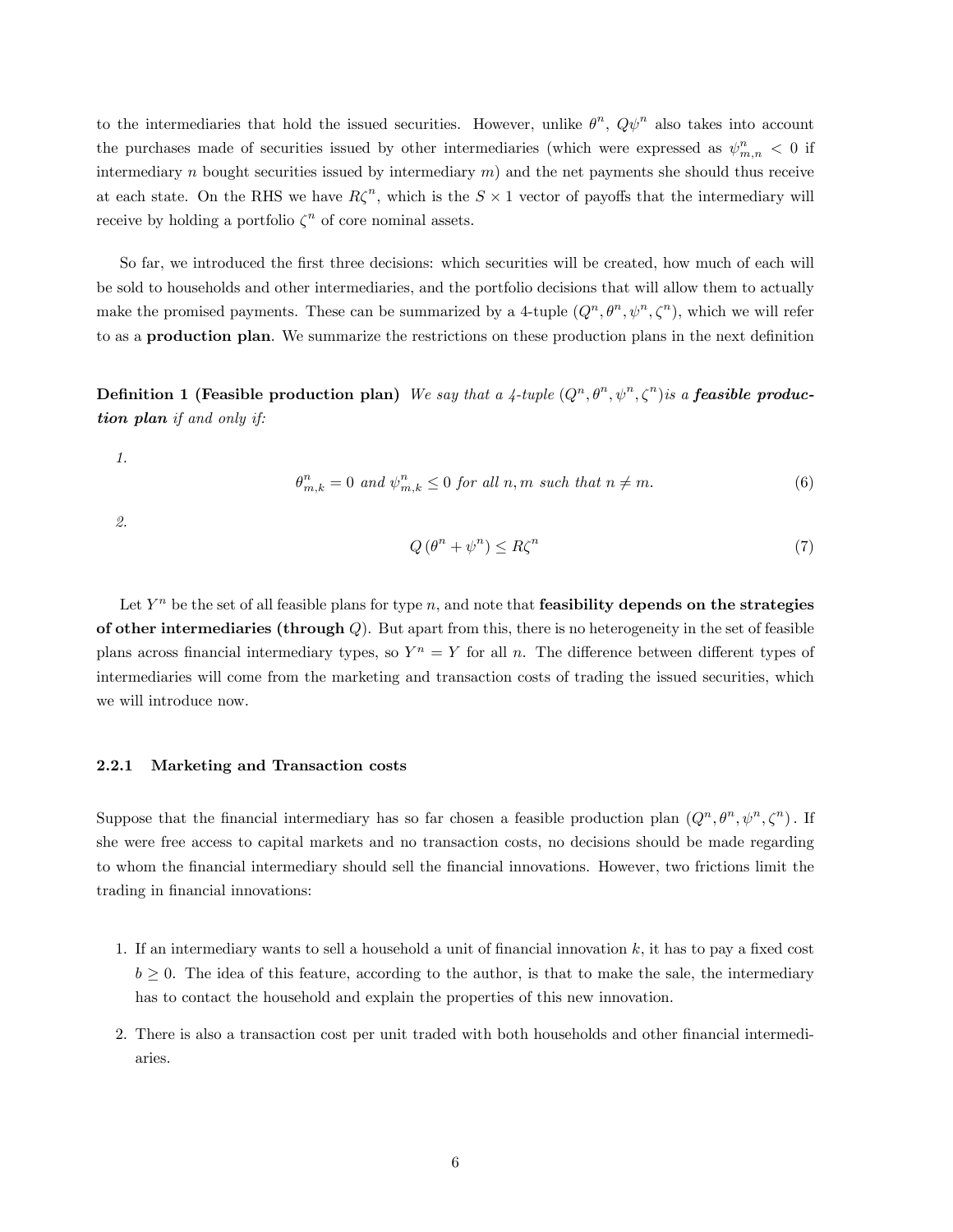Let  $p \in \mathbb{R}^S = (p_{s_1}, p_{s_2}, ..., p_{s_S})$  be the vector of commodity prices in units of account (i.e. dollars) at time  $t = 1$  in each state of the world (we have normalized  $p_0 = 1$ ).

Suppose intermediary n wants to sell  $\theta_{n,k}^n$  units of security k (characterized as we saw before by its return vector,  $Q_k^n$  to households, and  $\psi_{n,k}^n$  units of security k to other financial intermediaries. For each unit marketed to intermediaries, intermediary type n must pay a (unit) cost of  $c_{int}^n(Q_k^n, p)$  (int for "intermediaries") per asset sold, and likewise has a cost per unit sold to households,  $c_{ret}^n(Q_k^n, p)$  (ret for "retail"). So, transaction costs depend on the payoff vector of the security issued. All costs are stated in terms of period zero consumption (so, they are costs in real terms). We can do this without affecting the real rates of return.

Moreover, in the retail market the intermediary has to pay a fixed cost  $b \in \mathbb{R}_+$  for each new potential costumer reached, as we mentioned before. Then marketing costs are:

Cost to target intermediaries = 
$$
\underbrace{c_{int}^{n}(Q_{k}^{n}, p)}_{\text{unit cost of trading security }k} \times \underbrace{\psi_{n,k}^{n}}_{\text{how many units of security }k}
$$
\n
$$
\text{Cost to target households } = \underbrace{b}_{\text{contacting cost per household}} \times (\# \text{households targeted})
$$
\n
$$
+ \underbrace{c_{ret}^{n}(Q_{k}^{n}, p)}_{\text{unit cost of trading security }k} \times \underbrace{\theta_{n,k}^{n}}_{\text{how many units of security }k}
$$
\n
$$
\underbrace{\psi_{n,k}^{n}}_{\text{with households}} \times \underbrace{\psi_{n,k}^{n}}_{\text{with households}} \times \underbrace{\psi_{n,k}^{n}}_{\text{not all to intermediate}} \times \underbrace{\psi_{n,k}^{n}}_{\text{with households}} \times \underbrace{\psi_{n,k}^{n}}_{\text{not all to household }k}
$$

#### Remarks:

(a): Why do costs depend on  $p$ ? : Since returns are in units of account, then it is natural that to assume that the real costs of selling a security could depend on the real returns of the asset, and not on the nominal returns. If a security  $k$  has a payoff vector in nominal, unit of account of

$$
Q_k^n = \begin{pmatrix} Q_{k,1}^n \\ Q_{k,2}^n \\ \vdots \\ Q_{k,S}^n \end{pmatrix}
$$
, then the real returns of this security in terms of time  $t = 0$  consumption are

$$
\widetilde{Q}_k^n \equiv \left( \begin{array}{c} \frac{1}{p_1} Q_{k,1}^n \\ \frac{1}{p_2} Q_{k,2}^n \\ \vdots \\ \frac{1}{p_S} Q_{k,S}^n \end{array} \right) \tag{8}
$$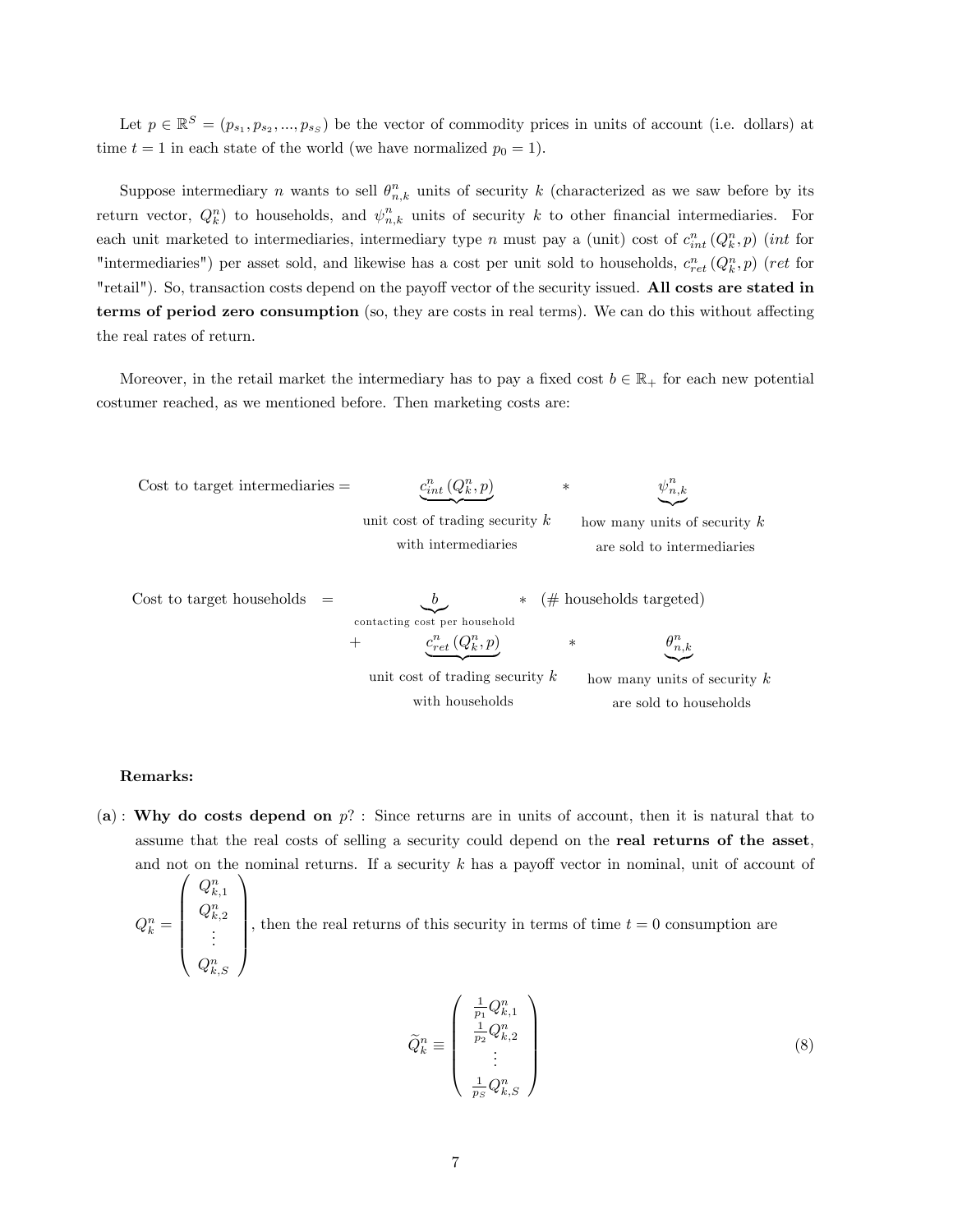Then, if for example the cost of selling a unit of an asset with real returns  $\tilde{Q}_k^n$  for type n intermediary in the intermediaries market is given by a function  $\mathcal{C}_{int}^n\left(\widetilde{Q}_k^n\right)$ , then we can write the cost function as:

$$
c_{int}^{n}(Q_{k}^{n},p) \equiv C_{int}^{n}\left(\tilde{Q}_{k}^{n}\right) \equiv C_{int}^{n}\left(\frac{1}{p_{1}}Q_{k,1}^{n},\frac{1}{p_{2}}Q_{k,2}^{n},...,\frac{1}{p_{S}}Q_{k,S}^{n}\right)
$$
(9)

 $(b)$ : Why are not fixed costs in the intermediary market? The author assumes that the contacting cost  $b$  is a fixed cost to learning about new financial innovations. Basically, to target a client, the intermediary has to pay a fixed cost  $b$  per client (i.e. calling by phone, sending mail, etc). Moreover, the author assumes that Önancial intermediaries are "better informed", which is modeled here as sales among intermediaries being costless (that is, an intermediary does not have to incur in a marketing cost when selling to another intermediary, since they know the products better). However, this does not preclude the existence of transaction costs when selling to other financial intermediaries.

We assume the following properties regarding the cost functions:

- 1. For all  $n \in N$ , cost functions  $c_{int}^n$  and  $c_{ret}^n$  are continuous
- 2.  $c_{int}^{n}(0, p) = c_{ret}^{n}(0, p) = 0$  for all  $p \in \mathbb{R}_{++}^{S}$ , all  $n \in N$
- 3.  $c_j^n(Q_k^n, \lambda p) = \frac{1}{\lambda} c_j^n(Q_k^n, p)$  for all  $p, \lambda$  and  $j \in \{int, ret\}$
- 4.  $c_{ret}^n(Q_k^n, p) > c_{int}^n(Q_k^n, p) > 0$  for all  $c_{ret}^n(Q_k^n, p)$  and all  $n \in N$

The first two assumptions are technical and simplify the analysis. Condition 3 implies that changes in the value of money across all states in the second period do not affect "the proportional innovation cost, so that if all payoffs were to be measured in cents instead of dollars, then the costs per unit would decrease by a factor of one hundred, leaving real costs unchanged". Condition 4 simply implies that targeting intermediaries in the marketing plan is cheaper than targeting households (since they are "better informed")

**Remark:** The introduction of the cost per household  $b$  gives incentives to financial intermediaries to "tailor" securities specific for certain types of households, in order to reduce the set of innovations traded with households (since each new security which might be introduced to a household costs  $b \geq 0$  in terms of  $t = 0$  consumption). This may cause the existence of **redundant assets** (i.e. assets with return vectors that are linear combinations of existing assets), as we will investigate in some examples.

The existence of this marketing and transaction costs makes Önancial intermediaries not only decide which assets to issue and how much of each they will produce, but also to whom the intermediaries will sell their innovations. This is the fourth aspect of the decision making process, the marketing plan. However, in order to set up this problem properly, we need first to define the household maximization problem, which we present in the next section. After presenting the household problem, we will return to set up the intermediaries problem, putting all the decisions we have been talking about together.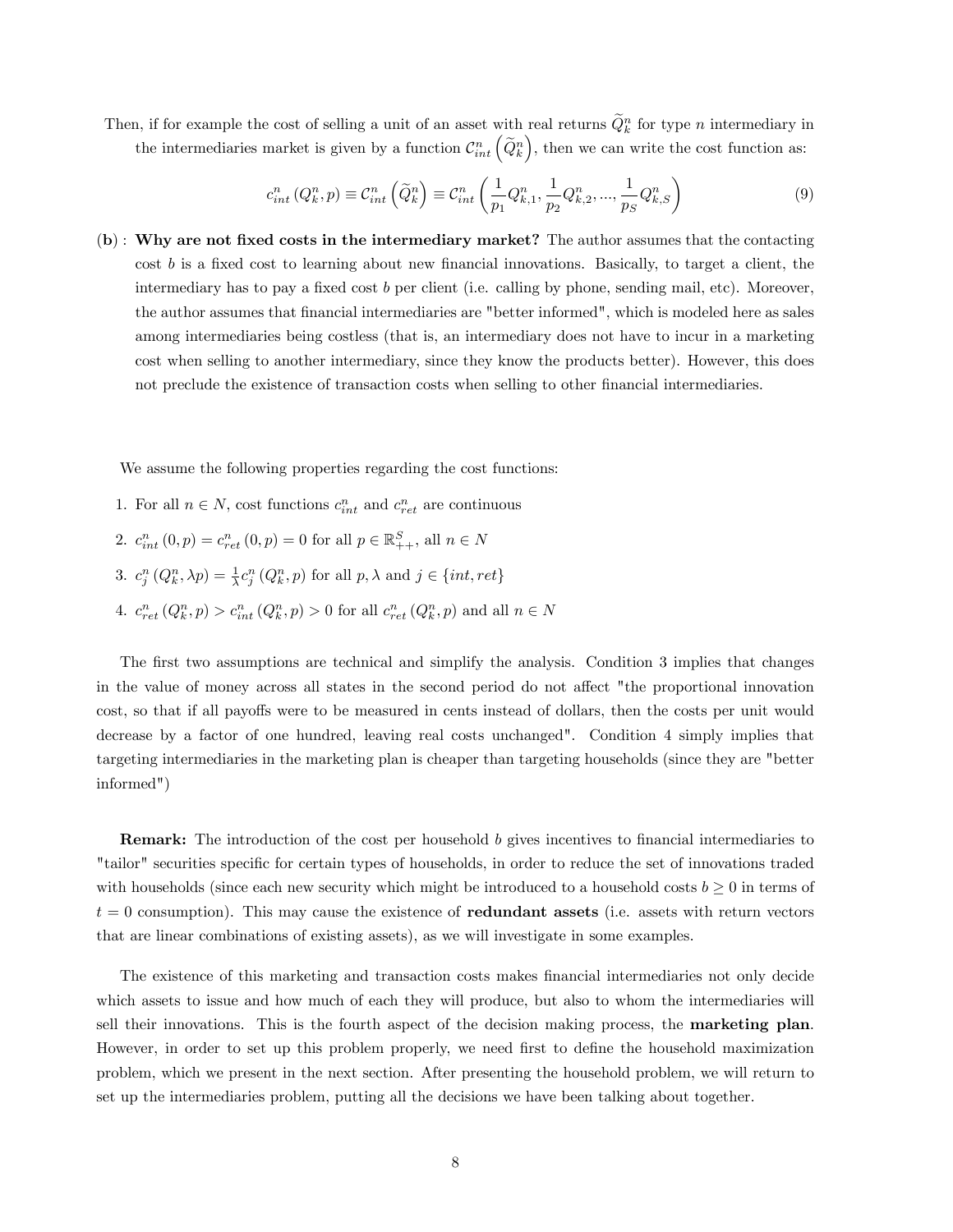# 3 Households

There are a continuum of households distributed uniformly on  $I = [0, H]$ . There are also a finite set of types  $\mathcal{H} = \{h_1, h_2, ..., h_H\}$  with  $h_i = i$ , and the set of agents that are of type h is  $[h-1, h) \subseteq I$ .



Figure 1: Household types

Each type has a differentiable utility function  $u^h : \mathbb{R}^{S+1}_{++} \to \mathbb{R}$  over consumption at  $t = 0$  and consumption over  $t = 1$ . Specifically,  $u^h(x_0, x_1)$  with  $x_0 \in \mathbb{R}_{++}$  consumption in period 0 and  $x_1 \in \mathbb{R}_{++}^S$  the consumption vector of period 1 in each state of nature. The utility function is not required to satisfy the expected utility axioms.

Also, let  $\omega^h \equiv (\omega_0^h, \omega_1^h) \in \mathbb{R}_{++}^{S+1}$  be the endowment of household of type h (which is deterministic at  $t = 0$  and stochastic at  $t = 1$ ). We will use notation  $\omega(i) = (\omega_0(i), \omega_1(i))$  to allow in principle for different treatment of identical agents (regarding their type), so that we do not require all households of the same type to necessarily behave identically in equilibrium. The only extra assumption on preferences is that the indifference curves do not touch the axes (as in Cobb-Douglas utility).

Because of the transaction and marketing costs associated with sales of new securities created by financial intermediaries, we want to allow for the possibility of **nonlinear prices**. That is, if some household wants to buy  $y_k^n > 0$  units of security k issued by intermediary type n, it will have to pay  $r_k^n(y_k^n)$ , a possible non-linear function of the amount bought. This pricing functions (for which there exist one per intermediary and per innovation) are to be defined in equilibrium, and both households and financial intermediaries are assumed to take this pricing functions as given. We need to allow for these non-linear pricing functions precisely because of the fixed cost of entry to the retail market (that is, the cost  $b$ ). Later, we will actually show that in equilibrium, this is exactly the shape of the non-lnear pricing functions: a fixed fee plus a constant price per unit.

Let us introduce some notation:

- $r_k^n : \mathbb{R}_+ \to \mathbb{R}$ ,  $r_k^n(y_k^n)$  is (as we mentioned above) the price function in units of account at period  $t = 0$  (which because of the normalization, is in terms of time  $t = 0$  consumption goods) in the retail market for  $y_k^n$  units of asset k, issued by intermediary n.
- $r: \mathbb{R}_+^{NK} \to \mathbb{R}$  defined as

$$
r(y) = \sum_{n \in N} \sum_{k=1}^{K} r_k^n (y_k^n)
$$
 (10)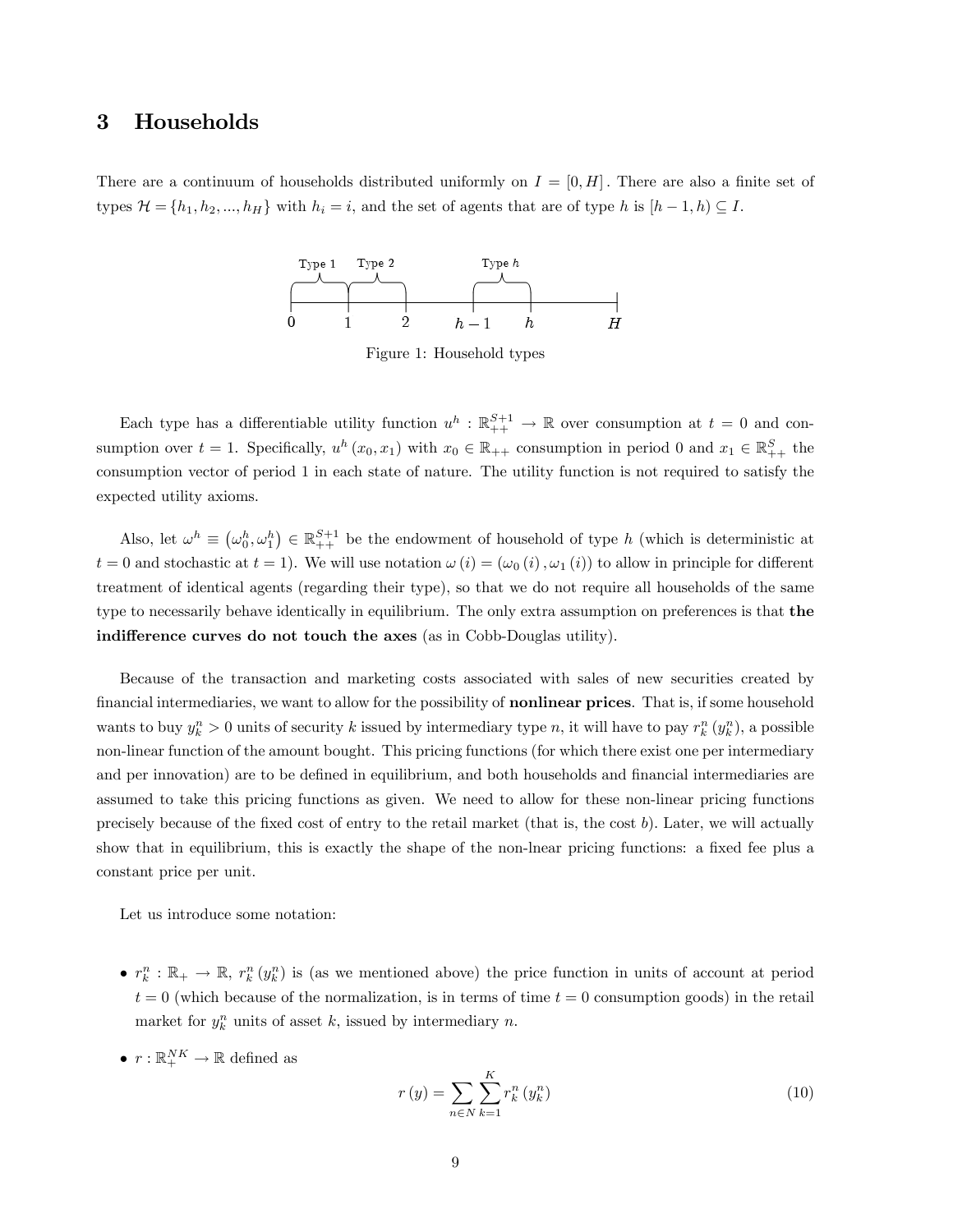is the total price to be paid for a demand of  $y = (y_1^1, y_2^1, ..., y_K^N, ..., y_K^N) \equiv (y^1, y^2, ..., y^K)$ units of securities issued by intermediaries. In this notation,  $y^i$  is the  $K \times 1$  vector of holdings of intermediated assets created by intermediary n.

So, if a household decides to buy a portfolio  $y \in \mathbb{R}^{NK}_+$  of securities issued by financial intermediaries at  $t = 0$ , it will have to pay for it  $r(y)$  dollars.

$$
\bullet \ \ P = \left( \begin{array}{cccc} p_{s_1} & 0 & \dots & 0 \\ 0 & p_{s_2} & \dots & 0 \\ \vdots & \dots & \ddots & \vdots \\ 0 & 0 & \dots & p_{s_S} \end{array} \right) \text{ is the diagonal matrix of the equilibrium } t = 1 \text{ prices for the consumption.}
$$

tion good, in terms of units of money, or equivalently in time  $t = 0$  consumption.

•  $q \in \mathbb{R}_{++}^A$  is the price vector of core securities at  $t = 0$ .

The problem a household must solve is to choose the consumption levels at  $t = 0$  and at  $t = 1$  at any contingency, together with the portfolio decisions at  $t = 0$  of how much of each core nominal asset they will hold (given by  $z \in \mathbb{R}^A$ ) and also of how many new securities issued by financial intermediaries the will buy (given by  $y \in \mathbb{R}^{NK}$ ). Note that for a portfolio choice of z, the real returns that the household will have in state s (in terms of time  $t = 1$  consumption) are:

real return 
$$
(s)
$$
 =  $\frac{1}{p_s}$  
$$
\underbrace{\sum_{a=1}^{A} R_{a,s} z_a}_{\text{nominal return of}}
$$
 (11)

portfolio z at state s

and therefore, the column vector  $P^{-1}Rz$  gives the  $S \times 1$  vector of real returns (in terms of consumption good) of portfolio z. Following the same reasoning, the column vector  $P^{-1}Qy$  gives the  $S \times 1$  vector of real returns of portfolio of financial innovations  $y$ . Households take the asset structure  $Q$  from the securities created by intermediaries as given, and also take as given the price function  $r(y)$ .

Take a household  $i \in [h - 1, h)$ . Then, the problem the household solves is:

$$
\max_{x \in \mathbb{R}_{+}^{S+1}, y \in \mathbb{R}_{+}^{NK}, z \in \mathbb{R}^{A}} u^{h}(x_{0}, x_{1})
$$
\n
$$
x_{0} \leq \omega_{0}^{h} - \underbrace{q'z}_{\text{cost of portfolio } z} - \underbrace{r(y)}_{\text{cost of portfolio } z} \text{ cost of portfolio } y \in \mathbb{R}_{+}^{NK}
$$
\n
$$
x_{1} \leq \underbrace{\omega_{1}^{h}}_{\text{endowment}} + \underbrace{P^{-1}Rz}_{\text{real returns on}} + \underbrace{P^{-1}Qy}_{\text{real returns on}} \text{real returns on}
$$
\n
$$
\text{core securities} \quad \text{intermediated securities}
$$
\n
$$
(x_{0}, x_{1}) \geq 0, y \geq 0
$$
\n
$$
(12)
$$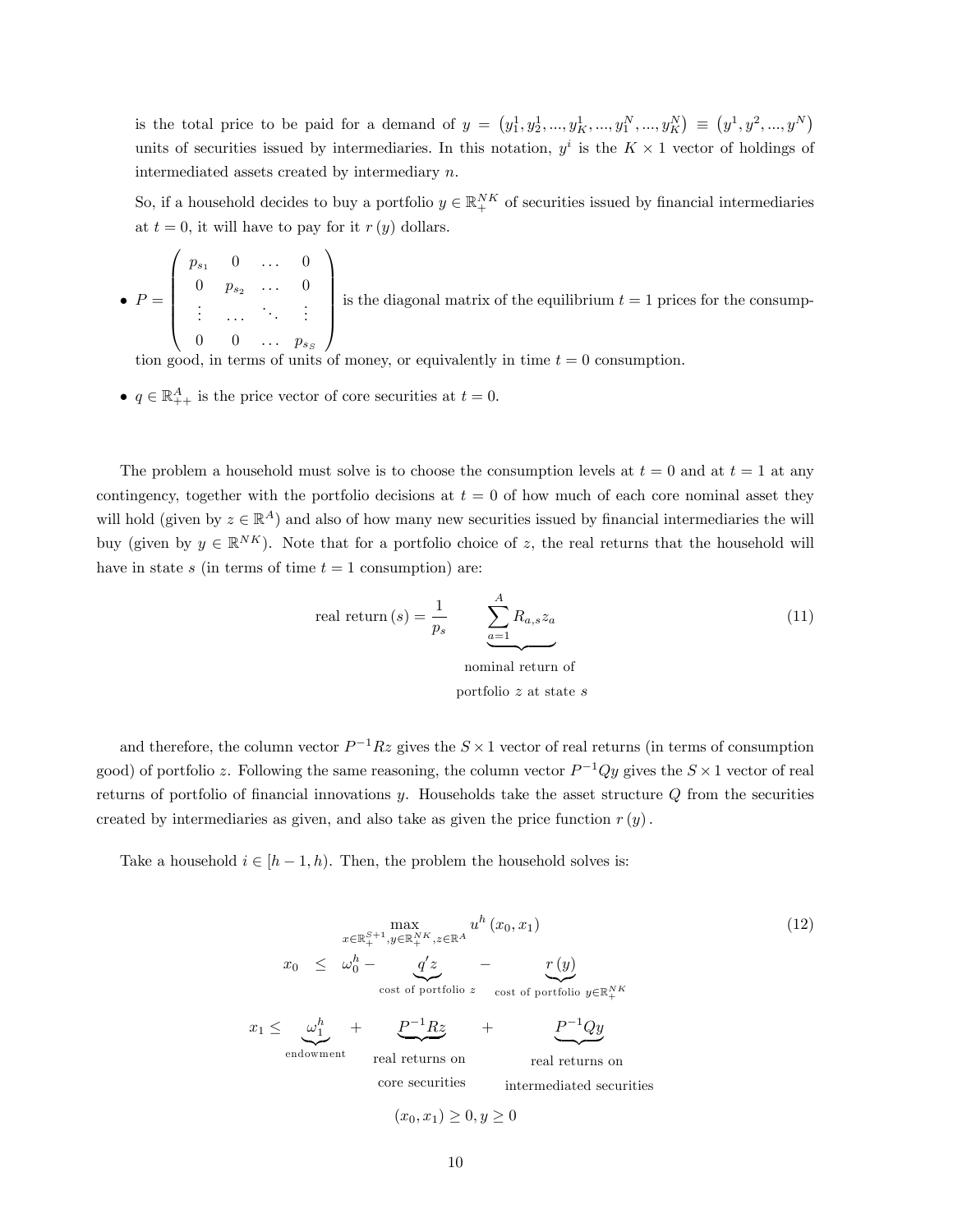For this problem to make sense, we need a further equilibrium condition that must hold:

$$
\left(\begin{array}{c} -qz\\ Rz \end{array}\right) + \left(\begin{array}{c} -r(y)\\ Qy \end{array}\right) \ge 0
$$
\n(13)

for all  $(z, y)$ , so there is no arbitrage opportunities. See that this condition entails that whenever  $Rz+Qy \ge 0$  (that is, there is a portfolio  $(z, y)$  that gives positive returns) then  $qz+r(y) \le 0$  (the portfolio must "cost" something, so there are no arbitrage opportunities). Compare this condition to Santos and Woodford (1997) no arbitrage condition.

Based on this problem, let  $V^i(r, p, q, Q, \omega(i))$  be the value function for household i associated with problem (12), where  $\omega(i) = (\omega_0^h, \omega_1^h)$  with  $h : i \in [h-1, h)$ 

# 4 Financial Intermediaries (II)

As noted in the description of the intermediation technology, intermediaries need to choose a financial innovation and production plan 4-tuple  $(Q^n, \theta^n, \psi^n, \zeta^n)$  (from now on, referred to as a "plan"). Also, since intermediaries need to target specific households and these are heterogeneous, they also need to specify the distribution of the output for each household. This will be given by a **marketing plan.** In this section we will define what we mean by marketing plans, and we will define what are the objectives of each financial intermediary

### 4.1 Marketing Plans

Take intermediary of type n, and suppose that she has already chosen a feasible production plan  $(Q^n, \theta^n, \psi^n, \zeta^n)$ . Then, she has decided to sell  $\theta_{n,k}^n$  units of security k to households. However, since financial intermediaries have to incur in a cost when contacting each household to make the sale, she must also decide **how much** of each security will she sell to each household. Of course, such a consideration wouldnít be needed if there was a perfect competitive market in which households could go and buy any security they wish. However, the existing frictions in the financial markets make financial intermediaries also worry about specific targeting of different securities to different households. Formally, such a plan is given by a **marketing** plan:

**Definition 2 (Marketing plans)** A marketing plan for an intermediary of type n, given the production plan  $(Q^n, \theta^n, \psi^n, \zeta^n)$  is a measure  $\eta^n$  on  $(\mathbb{R}^K, \mathcal{B}(\mathbb{R}^K))$ , (with  $\mathcal{B}(\mathbb{R}^K)$  the Borel  $\sigma$ -algebra on  $\mathbb{R}^K$ ) such that

$$
\int_{\mathbb{R}^K} y \eta^n \left( dy \right) = \left( \theta_{n,1}^n, \theta_{n,2}^n, \dots, \theta_{n,K}^n \right) \equiv \theta_n^n \tag{14}
$$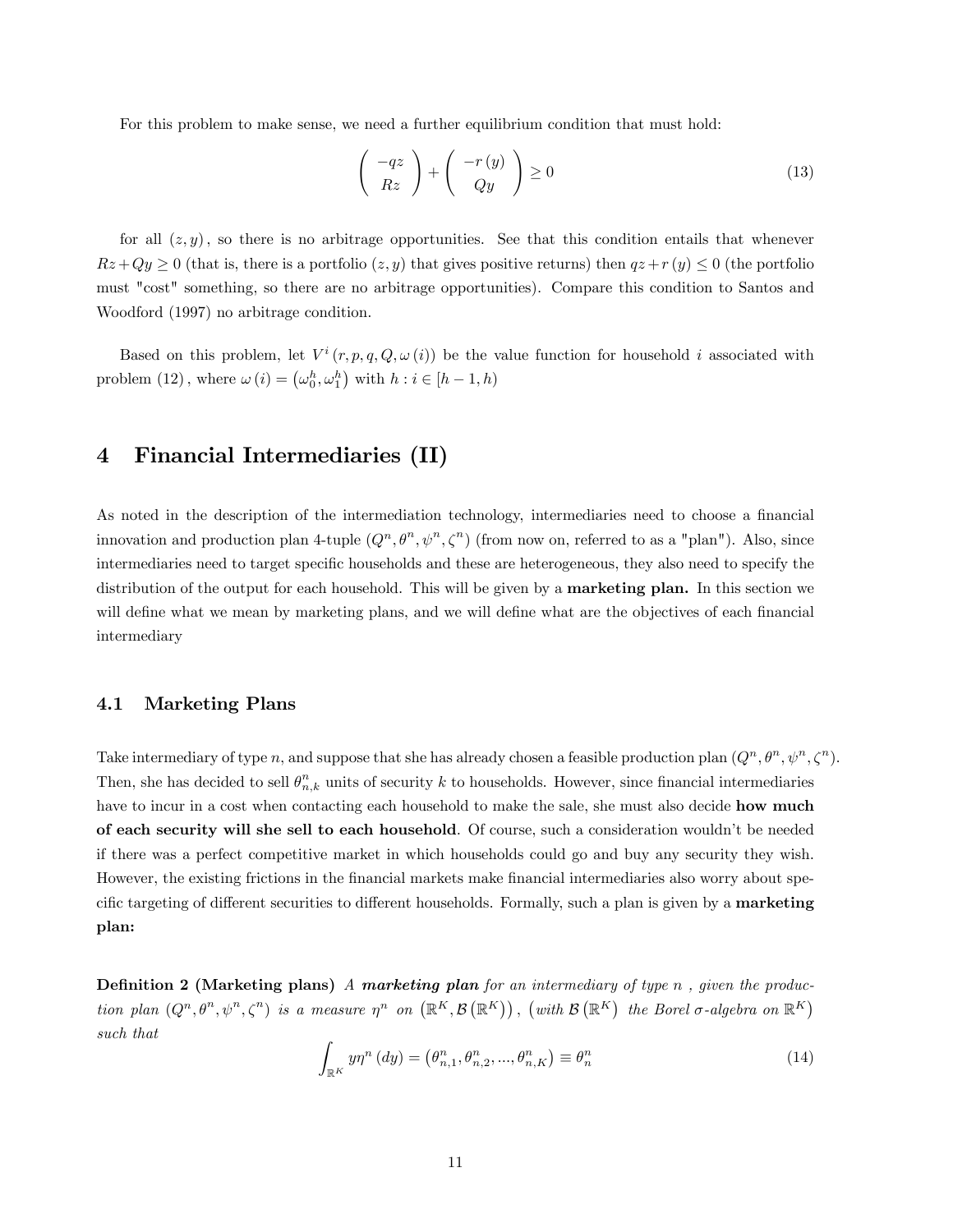While a bit technical, the intuition of the definition is straightforward: in the case for which there is a finite set of bundles of assets, then  $\eta^n$  would be simply a matrix that would state how many units of security k is sold to household h. Here, since we have a continuum of households, we need to think of this as a borel measure over the set of households. A thing to have in mind is that  $\eta^n$  is not a probability distribution.

Define  $\chi : \mathbb{R}_+ \to \{0,1\}$ ,  $\chi(y_k)$  as the characteristic function of  $y_k > 0$ . Then, since each different y is provided to a different household, the fixed cost of selling to households is

$$
b\int_{\mathbb{R}^K} \left(\sum_{k=1}^K \chi(y_k)\right) \eta^n(dy) \tag{15}
$$

#### 4.2 Intermediaries Objectives

#### 4.2.1 Reservation prices

So far, we described the endogenous objects that a financial intermediary has to choose: both a feasible production plan  $(Q^n, \theta^n, \psi^n, \zeta^n)$  and a marketing plan to sell to households  $\eta^n$ . It only remains to study how intermediaries take their decisions.

First, we have to study their **sources of income**. Define the function  $v : J \to \mathbb{R}_+$  as the **equilibrium** price function of an innovation  $Q_k^n$  in the intermediaries market. That is, if intermediary n sells  $\psi$ units of an intermediated security with payoff vector  $Q_k^n \in J$  to another intermediary, then she will receive  $v(Q_k^n) * \psi$  units of account for that sale. See that this function is defined for all potential innovations, not only the ones that will be chosen by intermediaries in equilibrium (which will be defined later). An important aspect to consider is that the price function  $v$  is defined in equilibrium, which means that it is taken as given by all intermediaries (i.e. intermediaries do not decide at which price they will sell their financial innovations).

Consider the set of all intermediated securities of all financial intermediaries, given by the payoff matrix Q and given prices  $(r(.)$ ,  $p, q, v(.)$ , (that is, prices of the consumption good, core nominal assets, and the price functions  $r(.)$  and  $v(.)$ , all in terms of units of account) and imagine that intermediary n is thinking about the financial innovation plans she will be introducing. In order to do so, she takes as given the Önancial innovations taken by all intermediaries, including other intermediaries of her same type: i.e. takes both the market payoff matrix  $Q$  and the financial innovation plan taken by all other intermediaries of the same type,  $Q^n$ .

Then, the problem of the intermediary is to choose an optimal financial innovation plan  $\widehat{Q}^n$ , which could in principle differ from the financial innovation plans made by intermediaries of the same type,  $Q<sup>n</sup>$ . We will say that an intermediary of type n has no incentives to deviate from  $Q<sup>n</sup>$  when she optimally chooses  $\widehat{Q}^n = Q^n$ . This will be an equilibrium requirement when we define our equilibrium concept for this economy.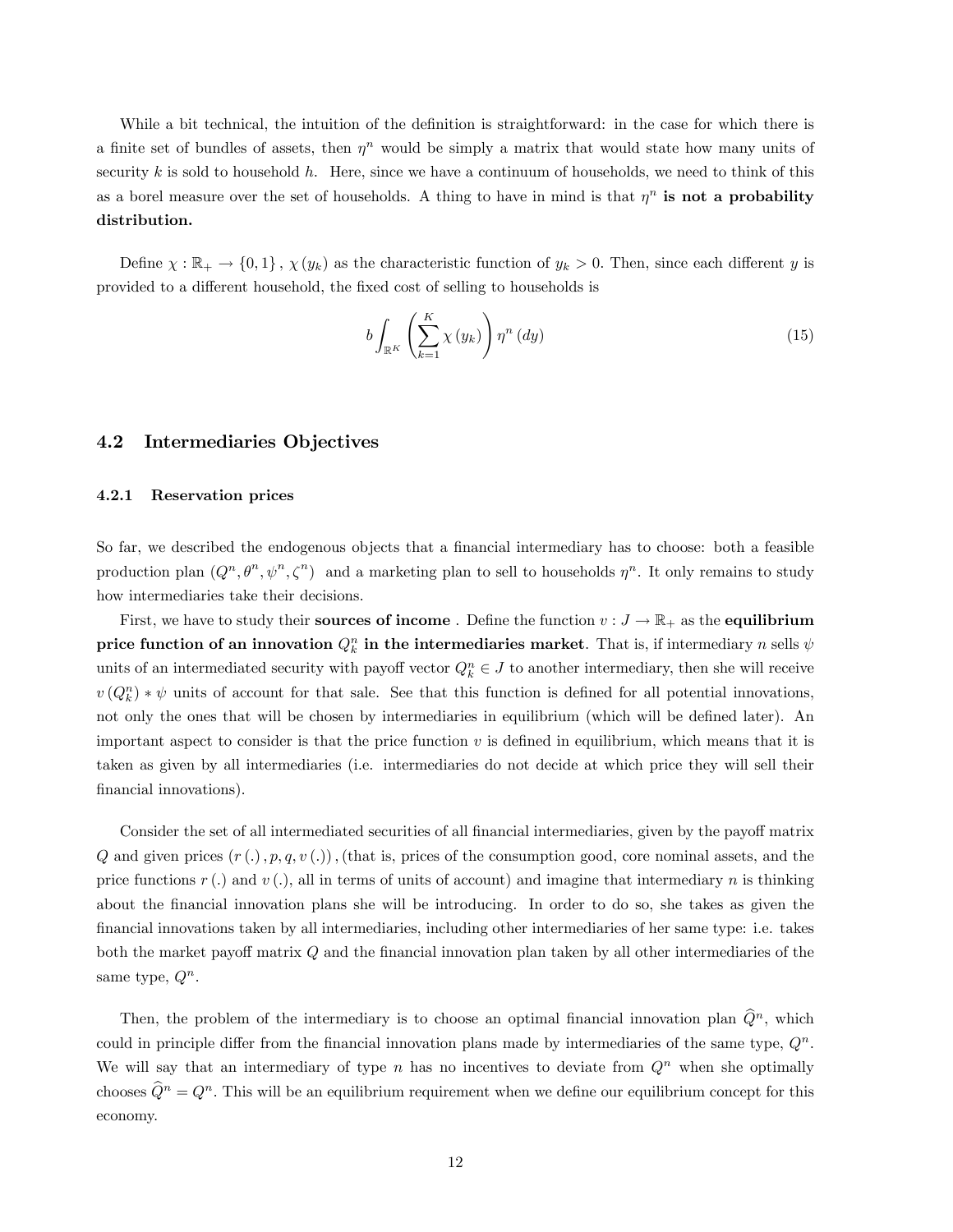The assumption of a continuum of intermediaries of each type plays a role, since each intermediary is infinitesimal in this economy. Then, a new security issued by this intermediary is assumed **not to affect** prices of all other financial innovations created by the other financial innovators. At what prices will intermediary  $n$  be able to sell this plan? First we need to find what is the price households would be willing to pay for this plan. This will be given by the concept of a reservation price function.

Definition 3 (Reservation Price Function) A function  $\rho: J^K\times \mathbb{R}^K\to \mathbb{R}_+$  is a reservation price function given  $(Q, r, p, q)$  if

$$
\rho\left(\widehat{Q}^n, y^n \mid Q, r, p, q\right) = \max\left\{t : \text{ exists } i \in I \text{ such that } V^i\left(r, p, q, Q, \left(\omega_0\left(i\right) - t, \omega_1\left(i\right) + P^{-1}\widehat{Q}^ny^n\right)\right) \geq V^i\left(r, p, q, Q, \omega\left(i\right)\right)\right\}
$$
\n(16)

So, the reservation price function is the **maximum price some household would be willing to** pay to get the possibility of investing also in an innovation plan  $\widehat{Q}^n$ , given a portfolio holding of  $y^n$  of the assets n produces.

See that this is exactly the definition of reservation price: the value  $t$  will be actually the value that makes the most willing household (that's why we are actually maximizing over willingness to pay over  $i \in I$ ) indifferent between buying a portfolio  $y^n \in \mathbb{R}^K_+$  from intermediary n, and then solving the problem (12) to get the demands of intermediated assets from every other intermediary.

#### 4.2.2 Relationship with Makowski (1980)

In order to have a better understanding on how intermediaries decide to introduce new financial innovations, it is useful to compare this model with the one developed in Makowski. See that in this model, because of the assumption that there is a continuum of intermediaries of each type, we can actually show that in any Walrasian equilibrium that we could consider holding the set of financial innovation fixed, all firms are perfect competitors. In Makowski's definition, a perfect competitor firm has two characteristics:

- 1. A perfect competitor cannot affect equilibrium prices by changing the set of traded commodities
- 2. A perfect competitor is inessential in terms of welfare: for any allocation in which the firm trades a non-zero amount of commodities, there exist another allocation in which that firm does not trade, and such that all households have the same welfare.

The first condition is clearly satisfied in this model, because of the continuum assumption. The second assumption comes from the fact that there is a continuum of measure 1 of each type of financial intermediary: this in turn implies that for any allocation in which some financial intermediary sells some financial innovations to a household, there always exist a continuum of identical intermediaries which can offer the exact same innovations and leave households indifferent.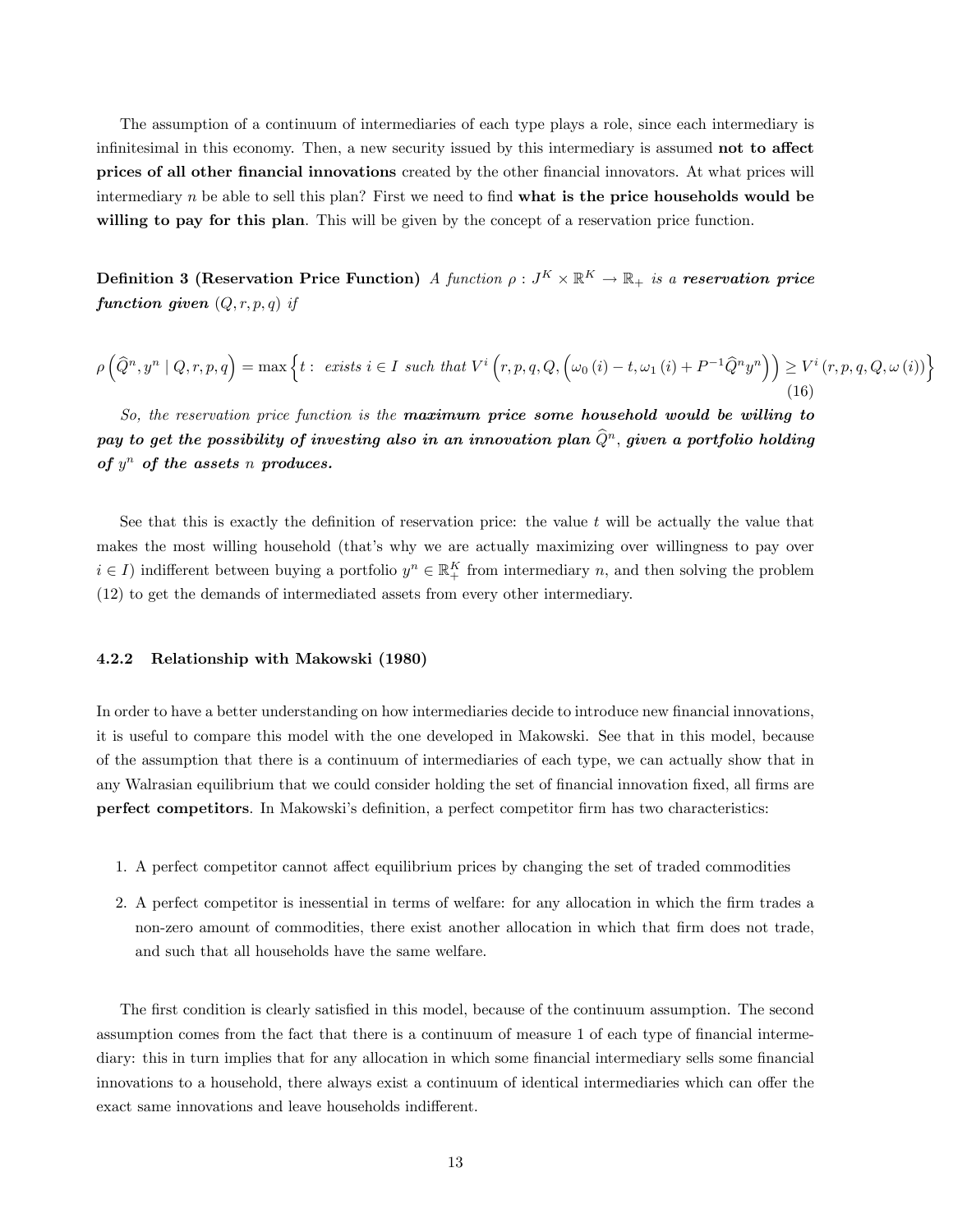As Makowski points out in his paper, a firm being a perfect competitor implies that in any quasiequilibrium the firm could move the economy to, it can only charge the reservation price of new commodity to some household. This is because prices of all other commodities remain fixed, and there's always another firm which is willing to offer the exact same allocation as the deviating firm, so in the margin the household that buys from the deviating firm must be indifferent between buying and not buying. The quasi-equilibrium price in Makowski is the equivalent in this setting to the reservation price function concept defined in (16). Also as in Makowski, innovation from the set of marketed securities given by the payoff structure  $Q$  is an off-equilibrium phenomenon. That is, the set of securities marketed is such that no intermediary wants to "block it" (that is, change it by introducing new securities), so there's no innovation from the equilibrium Q.

However, in Makowski only linear pricing is allowed, whereas in this model, because of the fixed cost of contacting households, we allow for nonlinear pricing rules, which are also determined in equilibrium. But if we think of each potential portfolio holding  $y \in \mathbb{R}^{NK}$  as a different good altogether and we discretize the set of portfolios that a household can buy, then we are actually back at Makowski's framework. This idea is actually used later to prove the existence of equilibria (as we will show later).

This is not the only connection with Makowski (1980): later in this notes we will see that the conditions that we need on the fundamentals of this model to get efficiency of equilibria are actually conceptually the same as in his paper.

#### 4.2.3 Profit Function

Let us make some more definitions:

- $\widetilde{K}(Q^n) \subset M(Q)$  is the set of assets produced by intermediary n, if she chooses a financial innovation plan  $Q^n$
- $L(Q^n) \equiv \left\{ y \in \mathbb{R}^K : y_k > 0 \text{ for } k \in \widetilde{K}(Q^n) \right\}$  is the set of all portfolios that had a positive position already being offered, in an asset marketed at the financial innovation plan  $Q<sup>n</sup>$ .

As we said before, an intermediary of type n takes as given the market payoff matrix  $Q$ , which includes also the financial innovation plan  $Q<sup>n</sup>$  of all other intermediaries of the same type, and is thinking of choosing a financial innovation plan  $\widehat{Q}^n$  which is potentially different from  $Q^n$ . Clearly, for portfolios that have a zero position on new securities introduced by the financial innovation plan  $\widehat{Q}^n$ , the deviating innovator must charge the same price as before for such portfolios, that is  $r(y)$ . For  $y \notin L(Q^n)$  (that is, portfolios that has positive positions on assets not yet produced), the intermediary will charge the reservation price (which is equivalent to the concept of quasi-equilibrium price in Makowski, as we analyzed above). Then, total revenue for intermediary  $n$  from households is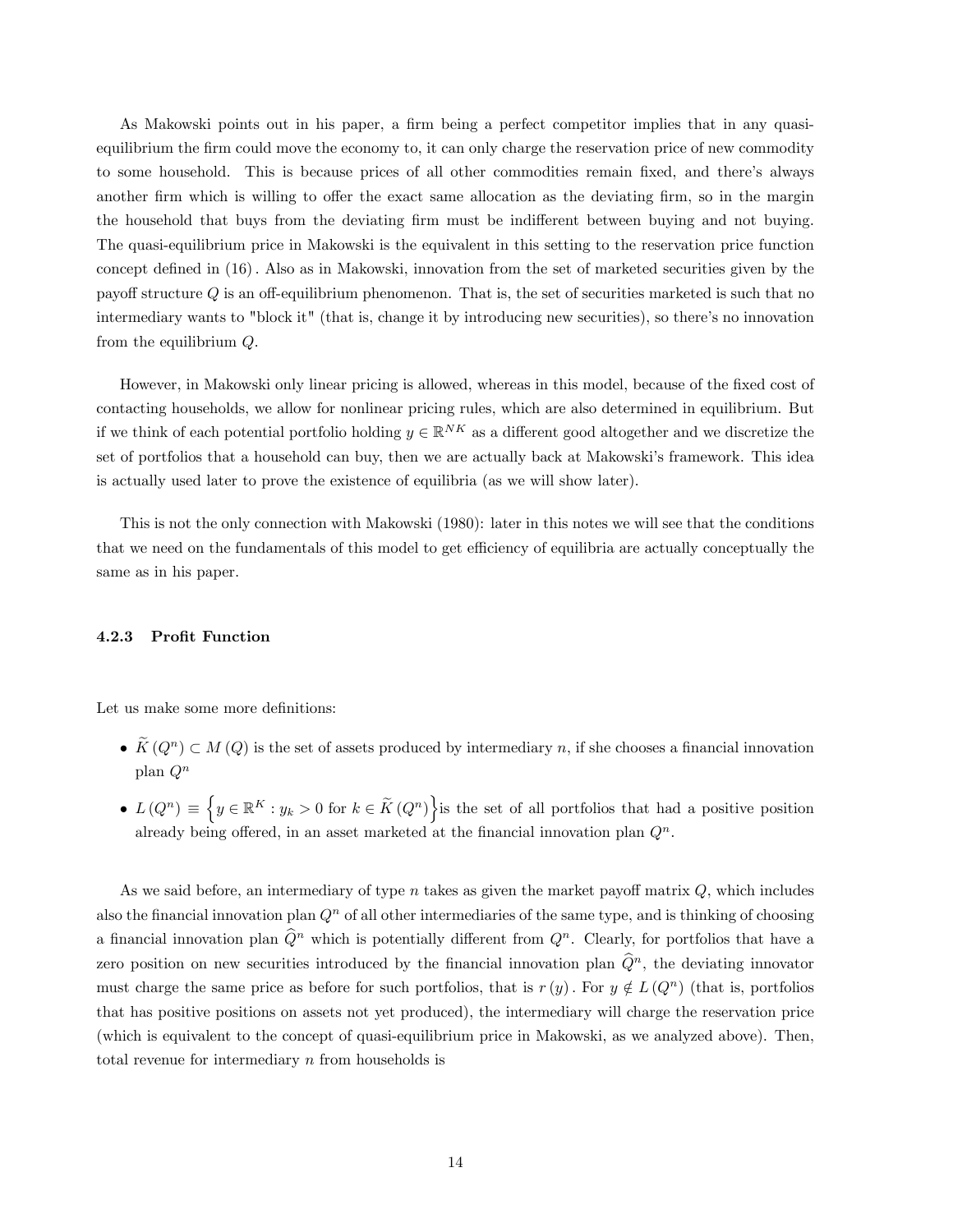$$
\text{Revenue}_{ret} = \underbrace{\int_{L(Q^n)} r(y) \eta^n(dy)}_{\text{revenue from selling}} + \underbrace{\int_{\mathbb{R}^K - \{L(Q^n)\}} \rho\left(\widehat{Q}^n, y \mid Q, r, p, q\right) \eta^n(dy)}_{\text{revenue from selling}} \qquad (17)
$$

Then, profits of choosing a production plan  $(\hat{Q}^n, \theta^n, \psi^n, \zeta^n)$  and a marketing plan  $\eta^n$  given prices  $r(.)$ ,  $p, q$  and the market payoff matrix  $Q$  are defined as:

$$
\pi^{n}(\hat{Q}^{n}, \theta^{n}, \psi^{n}, \zeta^{n}, \eta^{n} | Q, r, p, q) = \text{Revenue}_{ret} + \sum_{\substack{n',k \\ \text{revenue from selling to intermediaries}}} \psi^{n}_{n',k} v(\hat{Q}^{n'}_{k}) - \underbrace{q\zeta^{n}}_{\text{cost of core securities portfolio}}
$$

$$
-\left(\underbrace{b\int_{\mathbb{R}^K}\left(\sum_{k=1}^K \chi(y_k)\right)\eta^n\left(dy\right)}_{\text{cost of targeting households}}+\underbrace{\sum_{k=1}^K \left(c_2^n\left(\widehat{Q}_k^n,p\right)\theta_{n,k}^n+c_1^n\left(\widehat{Q}_k^n,p\right)\psi_{n,k}^n\right)}_{\text{transaction costs}}\right)
$$

Then, the objective of intermediary of type n is to choose production plans  $(\widehat{Q}^n, \theta^n, \psi^n, \zeta^n)$  together with a marketing plan  $\eta^n$  in order to maximize profits given prices and the set of securities traded by all intermediaries (including the securities that intermediary of type n is supposed to choose at  $Q$ )

# 5 Equilibrium

Once we studied the agents in this economy and their objectives, we are able to define what we mean by equilibrium in this model. The equilibrium concept proposed is a competitive equilibrium with financial innovation (CEFI) defined as follows

Definition 4 (Competitive Equilibrium with Financial Innovation) A competitive equilibrium with financial innovation (CEFI) is a return matrix  $Q$  with set of actively traded securities  $M(Q)$ , a set of intermediaries production and marketing plans  $\{( \theta^n, \psi^n, \zeta^n, \eta^n) \}_{n=1}^N$ , consumers decision functions  $\{x: I \to \mathbb{R}^{S+1}_{++}, z: I \to \mathbb{R}^A_{+}, y: I \to \mathbb{R}^{NK}_{+}\}$  and prices  $p \in \mathbb{R}^S_{++}, q \in \mathbb{R}^A_{++}, r: \mathbb{R}^{NK} \to \mathbb{R}_+$  and v:  $\mathbb{R}^{NK} \to \mathbb{R}_+$  such that:

- (i): x, y and z are measurable functions, such that for all i,  $(x(i), y(i), z(i))$  solve (12) given prices and the market payoff matrix  $Q$
- (ii): Choosing  $Q^n$  implicit in the matrix return Q together with  $(\theta^n, \psi^n, \zeta^n, \eta^n)$  maximize profits for each intermediary of type n, for all  $n = 1, 2, ..., N$  given prices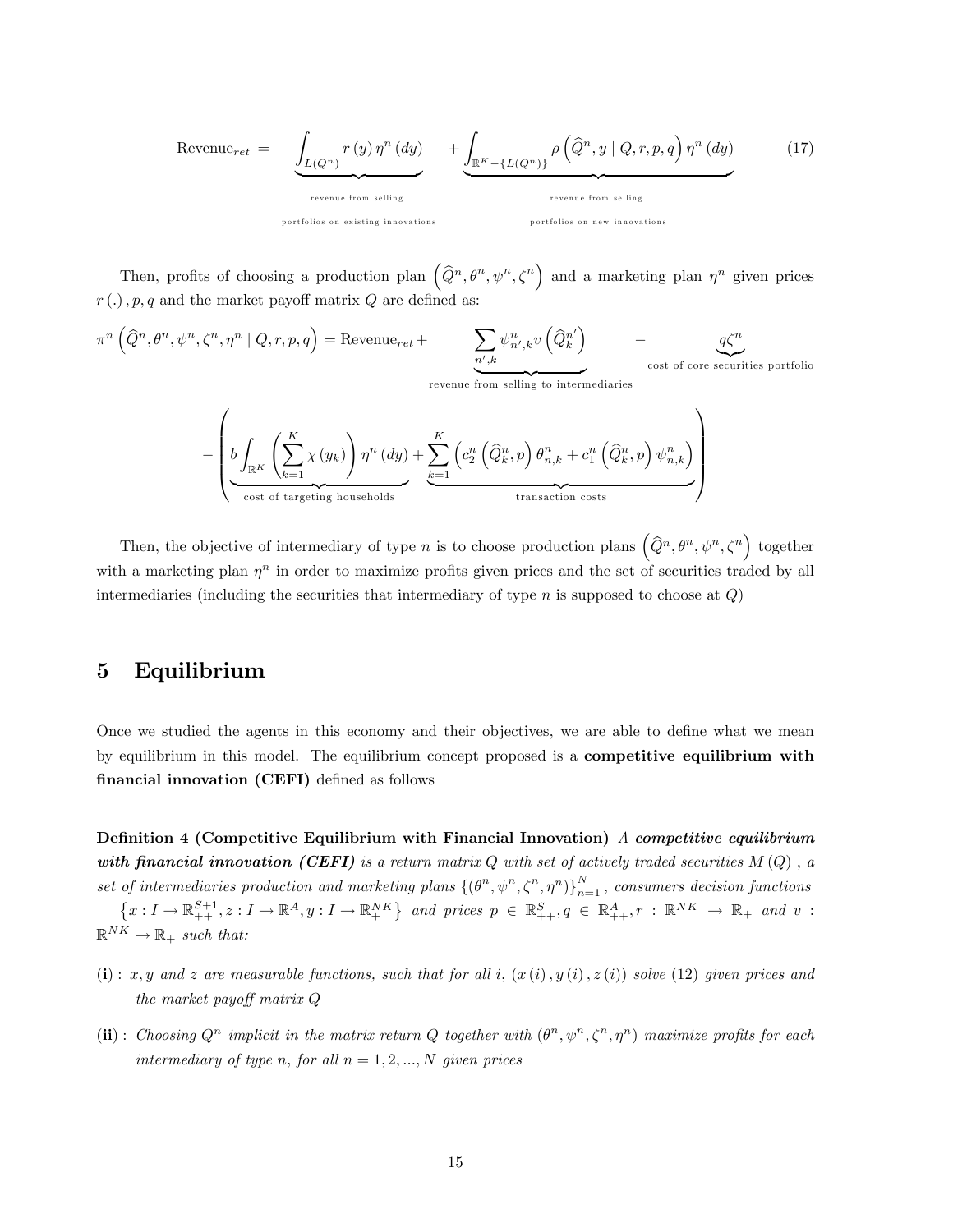(iii) : Aggregate market clearing:

$$
\int_{I} z(i) \, di + \sum_{n=1}^{N} \zeta^{n} = 0 \tag{18}
$$

$$
\int_{I} y(i) di = \sum_{n=1}^{N} \theta^{n}
$$
\n(19)

$$
\sum_{n=1}^{N} \psi^n = 0 \tag{20}
$$

$$
\int_{i \in I} x_0(i) \, di + \sum_{n,k} \left( c_2^n \left( Q_k^n, p \right) \theta_{n,k}^n + c_1^n \left( Q_k^n, p \right) \psi_{n,k}^n \right) + \sum_{n=1}^{n=N} b \int_{\mathbb{R}^K} \left( \sum_{k=1}^K \chi(y_k) \right) \eta^n \left( dy \right) = \int_{i \in I} \omega_0 \left( i \right) \, di \tag{21}
$$

$$
\int_{i \in I} x_{1,s}(i) \, di = \int_{i \in I} \omega_{1,s}(i) \, di \, for \, all \, s \in S \tag{22}
$$

 $(iv):$  Let  $\gamma^n$  be the derived measure for the demanded portfolios by intermediary n. That is, for a measurable set  $E \subseteq \mathbb{R}_+^K$ , we have

$$
\gamma^{n}\left(E\right) = \int_{i:y^{n}\left(i\right)\in E} di
$$

Then  $\gamma^n = \eta^n$  for all  $n = 1, 2, ..., N$ 

Let's analyze this definition. Part  $(i)$  of the definition simply states that households maximize utility given prices and the set of securities introduced by financial intermediaries. Part (ii) is the equivalent in Makowski to the "no profitable deviations" condition of a Full Walrasian Equilibrium, together with profit maximization choices by financial intermediaries. Equations  $(18)$  to  $(22)$  are aggregate resources constraints on core nominal assets, intermediated assets sold to households, intermediated assets sold to intermediaries, time  $t = 0$  consumption goods and time  $t = 1$  consumption in each state  $s \in S$ , respectively. Part (iv) simply states that the demand of each household of the intermediated assets coincides with the marketing plan.

### Some notes on this definition:

- The definition is somewhat incomplete in the original paper. However, the proof of the main theorems use this notion of equilibrium
- This definition is basically identical to the Full Walrasian Equilibrium of Makowski (1980), with the difference that here we have non-linear equilibrium price rules and marketing plans (which are not needed in the later paper).

One of the main theorems of this paper consists of proving that equilibria like this always exist, and that equilibrium asset prices are in the shape of two-part tari§s. The proof is omitted (highly technical)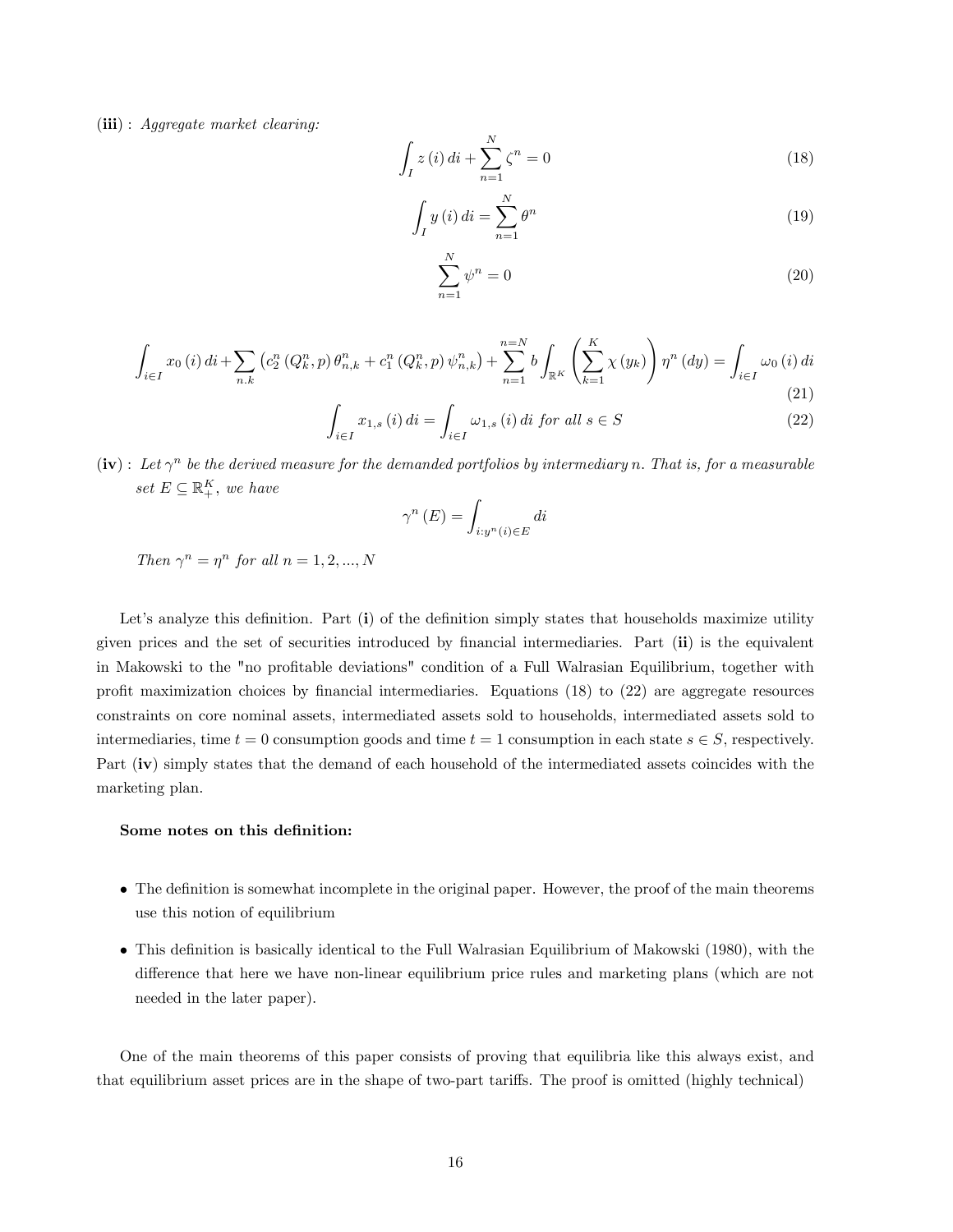**Theorem 5 (Existence of CEFI)** In the described economy, if  $K \ge \overline{K} \equiv N(S+1)[N + (A+1+(S+1)N)H]$ then there exist a competitive equilibrium with financial innovation (CEFI). Moreover, in every equilibrium the function  $r_k^n(y)$  for intermediary type n and security k can be chosen to be of the form  $r_k^n = b + \tilde{r}_k^n * y$ for all  $(k, n)$ , with  $\widetilde{r}_k^n \in \mathbb{R}_+$ 

The idea of the proof is first to prove existence in a finite good economy approximation, in which pairs  $(Q_k^n, t)$  with t the price and  $Q_k^n$  the asset are identified as one commodities, with a discretization of both the set of returns and the set of prices that intermediaries can charge for them. After that, the equilibrium is proven to be the limit as the grids are taken to be finer and finer. The restriction  $K \geq \overline{K}$  is to guarantee that intermediaries are not restricted in their issues of assets, since each type of household will not hold positive amounts of intermediated assets for more than  $N(S+A)+1$  securities. See that a single household needs no more than A core securities and S Arrow-Debreu securities (which are by construction linearly independent in their returns) which could in principle be completely personalized to her. Since there are N types, the most securities there might be is  $NS + NA = N(S + A)$ . Note that we have a result similar to Bisin (1998) in the sense that the restriction for assets bounded from above is just a technical issue.

The shape of the price function comes from the fact that in equilibrium, given the homogeneity of the profit function for intermediaries, they will be making zero profits in equilibrium, so the cost of trading per household must be paid by the household themselves. Then, although we allow for very general nonlinearities in the pricing rules, it is basically a two part tariff: a household must pay a fixed fee to buy security k from intermediary type  $n$ , and then pay a constant price per unit. Moreover, the fixed fee coincides with the marketing cost of contacting that particular household.

# 6 Redundant Securities - An example

As we mentioned before, the fixed fee to trade in intermediated assets give rise to a gain for using fewer securities to transfer resources across states of the world. Then, "personalized" or "tailored" assets might be useful, and this would make the equilibrium set of issued securities to be redundant (in the sense that the columns of Q form a linearly dependent set). Authors propose the following example:

- 6 types of households, and 3 state of the world in period  $t = 1$ , each of them that happens with probability  $\frac{1}{3}$
- Identical utility, given by  $u(x_0, (x_{1,1}, x_{1,2}, x_{1,3})) = \frac{1}{3}x_0 + \frac{1}{3}(x_{1,1} \frac{1}{3}x_{1,1}^2) + \frac{1}{3}(x_{1,2} \frac{1}{3}x_{1,2}^2) + \frac{1}{3}(x_{1,3} \frac{1}{3}x_{1,3}^2)$  $($  so that in particular, it satisfies the axioms of the expected utility theory)
- All households have an endowment of 2 units of the consumption good in the first period, and each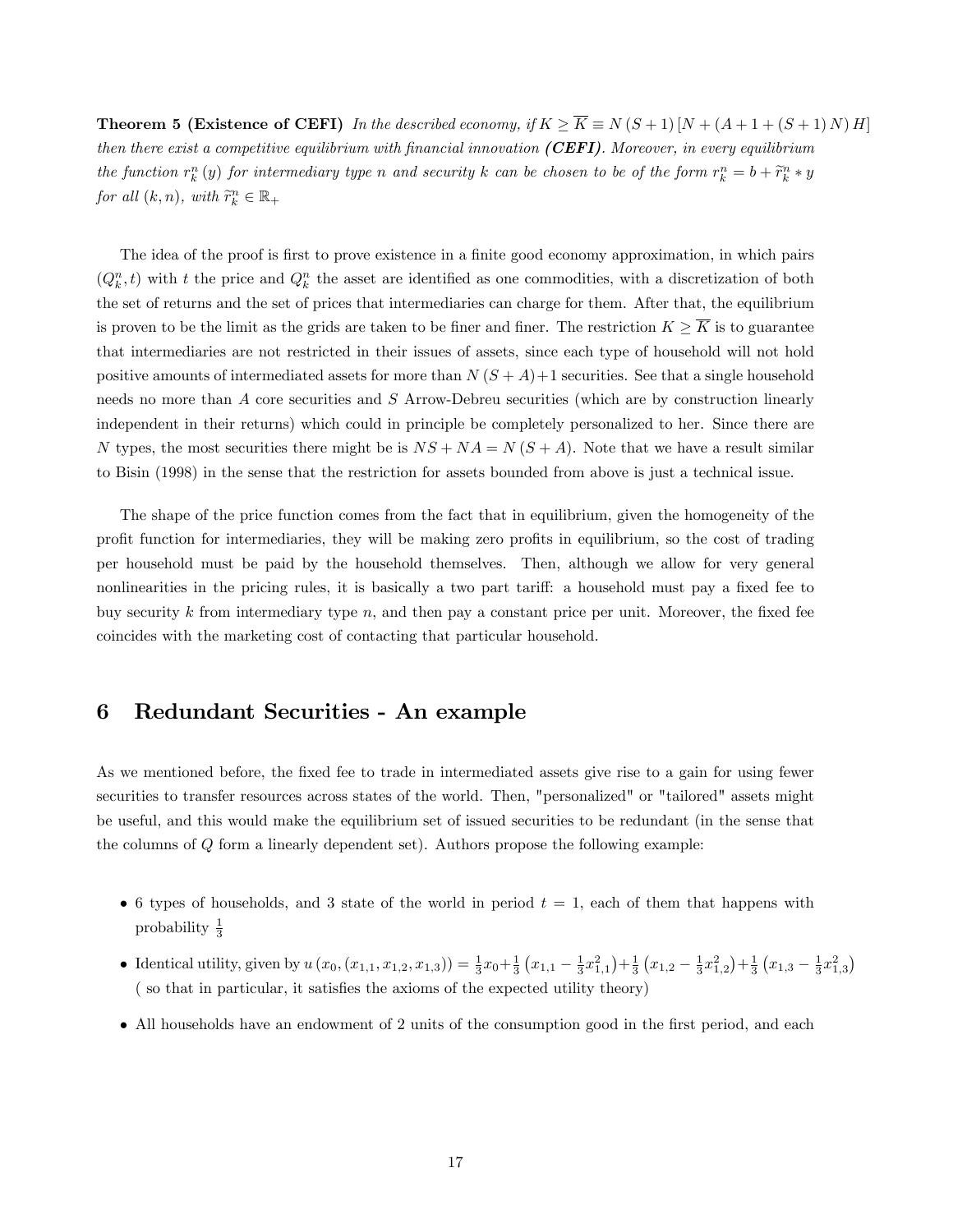type of household has endowments in the second period of

$$
\omega_1 = \begin{pmatrix} 1 \\ 2 \\ 3 \end{pmatrix}, \omega_2 = \begin{pmatrix} 2 \\ 3 \\ 1 \end{pmatrix}, \omega_3 = \begin{pmatrix} 3 \\ 1 \\ 2 \end{pmatrix}
$$

$$
\omega_4 = \begin{pmatrix} 3 \\ 2 \\ 1 \end{pmatrix}, \omega_5 = \begin{pmatrix} 2 \\ 1 \\ 3 \end{pmatrix}, \omega_6 = \begin{pmatrix} 1 \\ 3 \\ 2 \end{pmatrix}
$$

(all combinations of  $\{1, 2, 3\}$ )

 There is only one standard core security, that pays 1 unit per unit bought. That is, in terms of the notation above:

$$
R = \left(\begin{array}{c}1\\1\\1\end{array}\right)
$$

• Only one type of intermediary, with  $b = 0.1$  and  $c_{int}(Q_k, p) = c_{ret}^n(Q_k, p) = c^t Q_k$  with  $c \simeq 0$ . That is, we assume that the transaction costs of selling the intermediated assets is basically zero, and the only real cost is the targeting cost to households.

Clearly, this example violates some of the assumptions made on the general setup. More specifically,  $c = 0$ , and the shape of the utility functions violate the assumptions. It can be shown that  $c = 0$  gives further an indeterminacy in prices. Then, we will take the equilibrium with  $p_s = 1$  for all s.

Note that to achieve full insurance each household only needs 1 asset more, and not two: for example, for household of type 1, if she has an asset that pays 2 if state  $s_1$  is realized, 1 if state  $s_2$  is realized and otherwise, then the agent can buy one unit of this asset and go short on the riskless core asset, giving a sure income of 2 in period 1. This kind of scheme is analogous for all households, and therefore since  $c = 0$ , the intermediary would be willing in equilibrium to produce each of these securities for each households: in equilibrium it will hold that

$$
Q_1 = \begin{pmatrix} \frac{2}{3} \\ \frac{1}{3} \\ 0 \end{pmatrix}, Q_2 = \begin{pmatrix} \frac{1}{3} \\ 0 \\ \frac{2}{3} \end{pmatrix}, Q_3 = \begin{pmatrix} 0 \\ \frac{2}{3} \\ \frac{1}{3} \end{pmatrix}
$$

$$
Q_4 = \begin{pmatrix} 0 \\ \frac{1}{3} \\ \frac{2}{3} \end{pmatrix}, Q_5 = \begin{pmatrix} \frac{1}{3} \\ \frac{2}{3} \\ 0 \end{pmatrix}, Q_6 = \begin{pmatrix} \frac{2}{3} \\ 0 \\ \frac{1}{3} \end{pmatrix}
$$

so

$$
Q = \left(\begin{array}{cccc} \frac{2}{3} & \frac{1}{3} & 0 & 0 & \frac{1}{3} & \frac{2}{3} \\ \frac{1}{3} & 0 & \frac{2}{3} & \frac{1}{3} & \frac{2}{3} & 0 \\ 0 & \frac{2}{3} & \frac{1}{3} & \frac{2}{3} & 0 & \frac{1}{3} \end{array}\right)
$$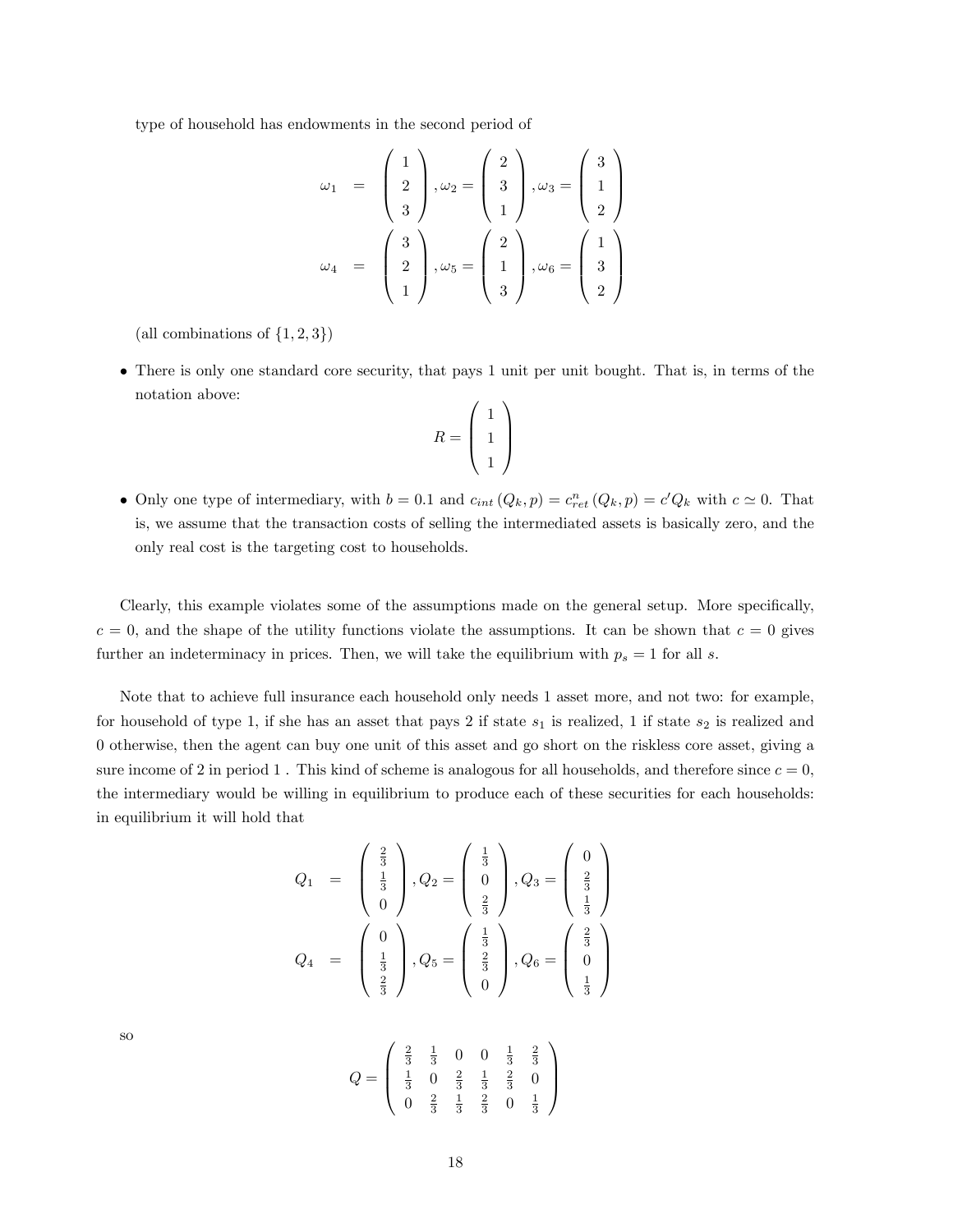Based on the previous analysis, we must have that each household buys 1 unit of the intermediated asset tailored specifically to it (if we normalized the prices of each good to 1) so  $\theta = (1, 1, 1, 1, 1, 1)$  (that is, produces one of each). See that if the financial intermediary buys 2 units of the core nominal asset from households (which as we said, hold negative positions in it, so this happens in equilibrium), then we have that:

$$
Q\theta = \begin{pmatrix} \frac{2}{3} & \frac{1}{3} & 0 & 0 & \frac{1}{3} & \frac{2}{3} \\ \frac{1}{3} & 0 & \frac{2}{3} & \frac{1}{3} & \frac{2}{3} & 0 \\ 0 & \frac{2}{3} & \frac{1}{3} & \frac{2}{3} & 0 & \frac{1}{3} \end{pmatrix} \begin{pmatrix} 1 \\ 1 \\ 1 \\ 1 \\ 1 \end{pmatrix} = \begin{pmatrix} 2 \\ 2 \\ 2 \end{pmatrix} = R * 2
$$

So the collateral constraint (7) holds. Moreover, one can show that the aggregate demand of the core nominal asset by household is actually  $-2$ , and also that buying these assets (and paying the fixed fee b) is optimal for households, so this is in fact, an equilibrium.

Note that if for example asset  $Q_3$  is not available, household 3 could still get full insurance, but it would be more costly (she has to use 2 of the intermediated securities instead of just one). Then, there would be a profitable opportunity for some intermediary to provide this security and get some positive profit, which cannot happen in equilibrium.

As we will see in the following section, although there are redundant assets in the sense given before, in this case this outcome is constrained efficient!

# 7 Constrained Efficiency

Since this economy is prone to the problem of real indeterminacy (which we commented at the beginning), the author proposes to study efficiency given a price vector  $p \in \mathbb{R}^S_{++}$ , which is referred to as constrained efficiency. This concept is defined formally as follows:

Definition 6 (Constrained Innovation Efficiency) An allocation  $x: I \to \mathbb{R}^{S+1}_+$  is constrained in- $\bm{novation~efficient~with~respect~to~}p~\textit{if there does not exist innovations}~\widehat{Q},~\textit{trading plans}~\Big(\Big\{\widehat{\theta}^n,\widehat{\psi}^n,\widehat{\zeta}^n\Big\}~,\widehat{y},\widehat{z}\Big)$ and a period 0 consumption function  $\hat{x}_0 : I \to \mathbb{R}_+$  such that:

- (i) : Trading plans are feasible for intermediaries and allocations are resource feasible: i.e. they satisfy the resource constraints of market clearing (18) to (22)
- (ii):  $u^h(\hat{x}_0(i), \hat{x}_1(i)) > u^h(x(i))$  for all  $i \in I$ ,  $h : i \in [h-1, h)$ , with  $\hat{x}_1(i) \equiv \omega_1(i) + P^{-1}R\hat{z}(i) +$  $P^{-1}\widehat{Q}\widehat{y}(i)$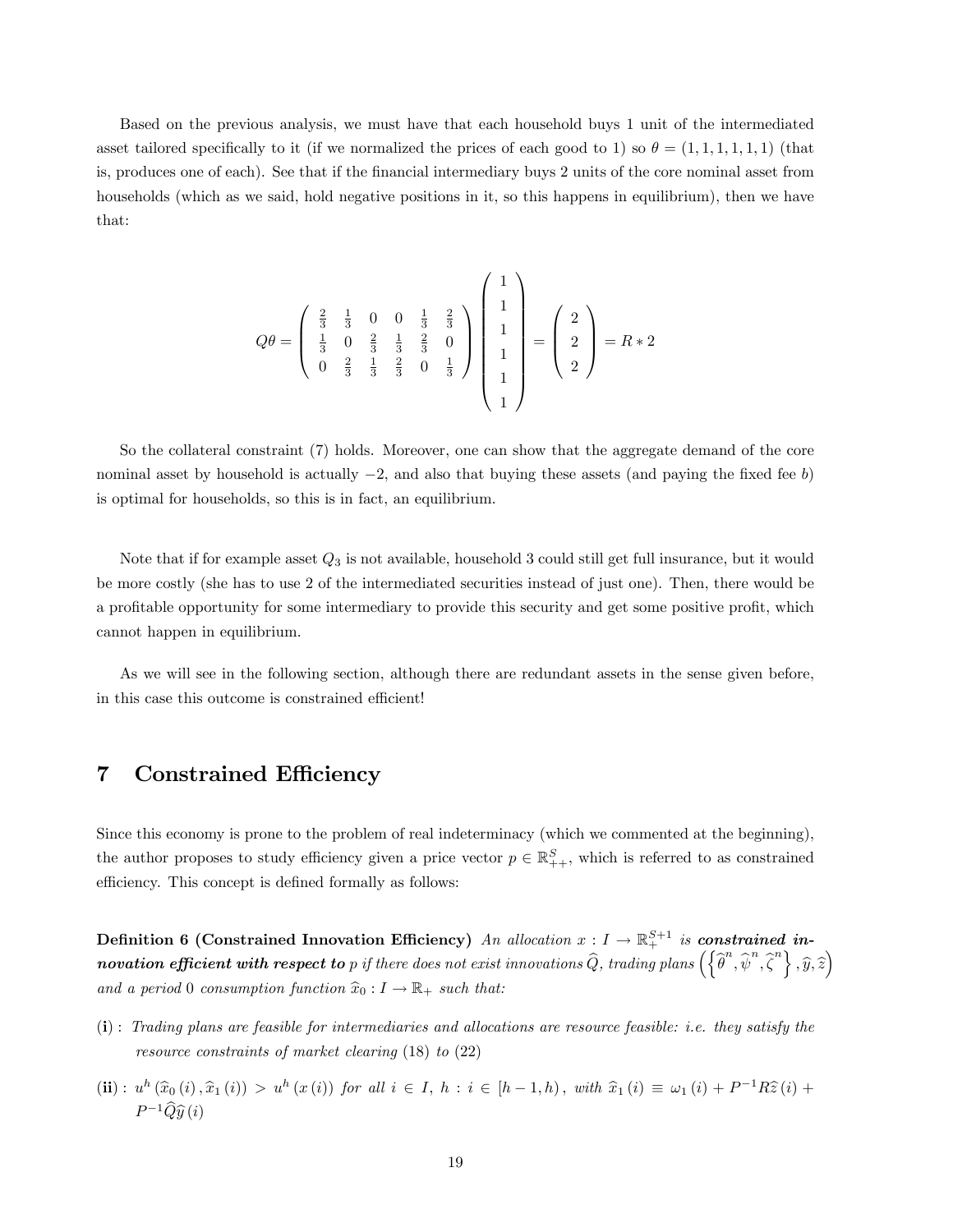A problem that might arise is that there are complementarities in security creation, that might not be internalized by intermediaries. This is also analogous to the source of potential inefficiencies of the Full Walrasian equilibrium in makowski, and is illustrated in this setting by the following very simple example:

### 7.1 Example:

- 2 types of households: 1 and 2 and 6 states of nature in  $t = 1$
- Preferences are given by

$$
u^{1}(x_{0}, x_{1}) = x_{0} + \sum_{s=1}^{6} \left(x_{1s} - \frac{1}{4}x_{1s}^{2}\right)
$$
  

$$
u^{2}(x_{0}, x_{1}) = x_{0} + \frac{1}{4} \sum_{s=1}^{6} x_{1s}
$$

Endowments are

$$
\omega_1 = (1, 2, 1, 1, 2, 1) \n\omega_2 = (2, 2, 2, 2, 2, 2)
$$

There are 3 core nominal assets, with returns

$$
R1 = (1, 1, 0, 0, 0, 0)
$$
  

$$
R2 = (0, 1, 1, 1, 1, 0)
$$
  

$$
R3 = (0, 0, 0, 0, 0, 1)
$$

2 intermediaries. Cost functions are

$$
c^{1}(Q) = K \sum_{s=3}^{s=6} Q_{s}
$$
  

$$
c^{2}(Q) = K \sum_{s=1}^{s=4} Q_{s}
$$

From the technology, we can see that producing assets that payoff only in states  $s \in \{1,2\}$  can be costlessly produced by intermediary 1, while the analogous is true for  $s \in \{5, 6\}$  and intermediary 2. Also, since the costs are proportionally to the returns they have to pay to agents, intermediary 1 will only produce assets that cost zero in equilibrium, and the same is true for intermediary 2 (This is equivalent of actually assuming that intermediary 1 has an infinite cost of producing any security which pays a positive amount in states  $3 \text{ to } 6$ , and likewise for intermediary type  $2$  for securities that pay off in states  $1 \text{ to } 4$ . To make sure this happens in equilibrium, we can take  $K$  to be large enough as to prohibit type 1 to produce any security that pays off in states 3 to 6, and analogously for intermediary type 2. Finally, since these assets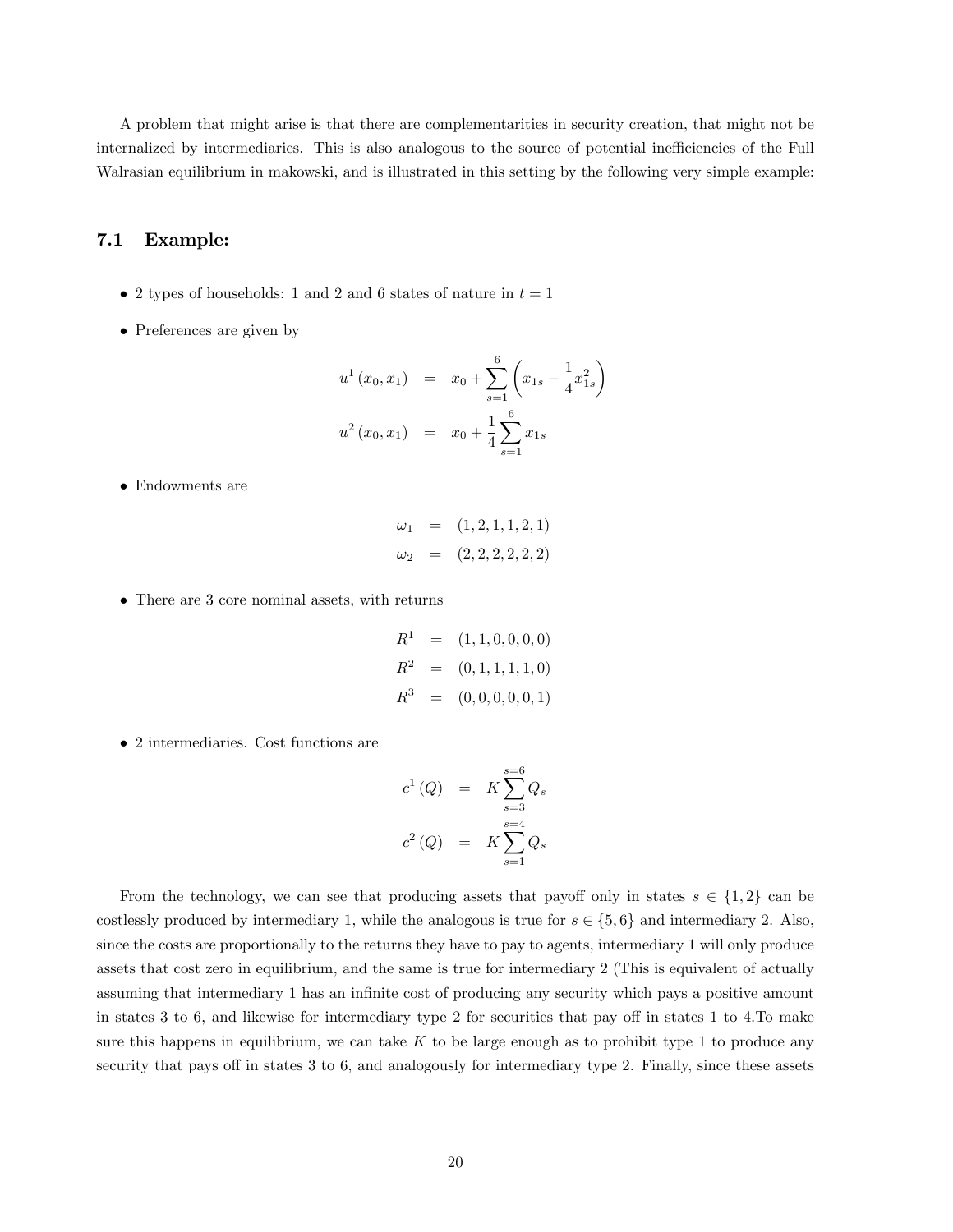cost zero, we can without loss of generality assume that 1 produces Arrow securities for states  $\{1,2\}$  and 2 produces Arrow securities for states  $\{5, 6\}$ . That is:

$$
Q^{1} = \left(\begin{array}{cc} 1 & 0 \\ 0 & 1 \\ 0 & 0 \\ 0 & 0 \\ 0 & 0 \\ 0 & 0 \\ 0 & 0 \end{array}\right), Q^{2} = \left(\begin{array}{cc} 0 & 0 \\ 0 & 0 \\ 0 & 0 \\ 0 & 0 \\ 1 & 0 \\ 0 & 1 \end{array}\right)
$$

It can be showed that with no innovation (incomplete market setting) there is actually a unique equilibrium, with  $p_{1s} = 1$  for all  $s, q_3 = q_1 = \frac{1}{2}, q_2 = 1$  and there is no trade among households.

Conjecture first that an equilibrium exists in which  $p = 1$  and both intermediaries produce these securities. Clearly, agent 2 being risk neutral does not care about financial innovation. However, 1 could have full insurance if both intermediaries produce these securities. It can be shown that the increase in utility from the availability of full insurance possibilities is 0:375: Then, since 4 new securities are available, if  $4b < 0.375$  then the agent would be willing to buy them (and it would be socially efficient since securities are costlessly produced) and there would be an equilibrium in which both types of intermediaries produce securities.

Now, imagine that one of the intermediaries does not produce any security. What will do the other one? If only one of the intermediaries produce and the other does not, then the increment in utility for agent 1 will be 0.15, and then if  $2b < 0.15$ , the remaining intermediary will be willing to produce these securities. However, if  $b \in \left(\frac{0.15}{2}, \frac{0.375}{4}\right) = (0.075, 0.094)$  it will be the case that there is two equilibria: one in which both intermediaries produce securities, and one in which they will not, and the latter is inefficient. Notice the nature of the coordination game played here among the intermediaries.

In this example we can see the strategic complementarity of the intermediaries: by creating more securities, agents are more willing to incur in the fixed costs of financial intermediation. In a competitive equilibrium, this pecuniary externalities are not internalized.

Note: Another possibility that is not mentioned here of strategic complementarity is that when some intermediary produces some asset, it can be used as collateral for other intermediaries, affecting her strategy space.

### 7.2 Conditions for Constrained Efficiency

The following theorem provides some very restrictive sufficient conditions for competitive equilibria with financial innovation to be constrained innovation efficient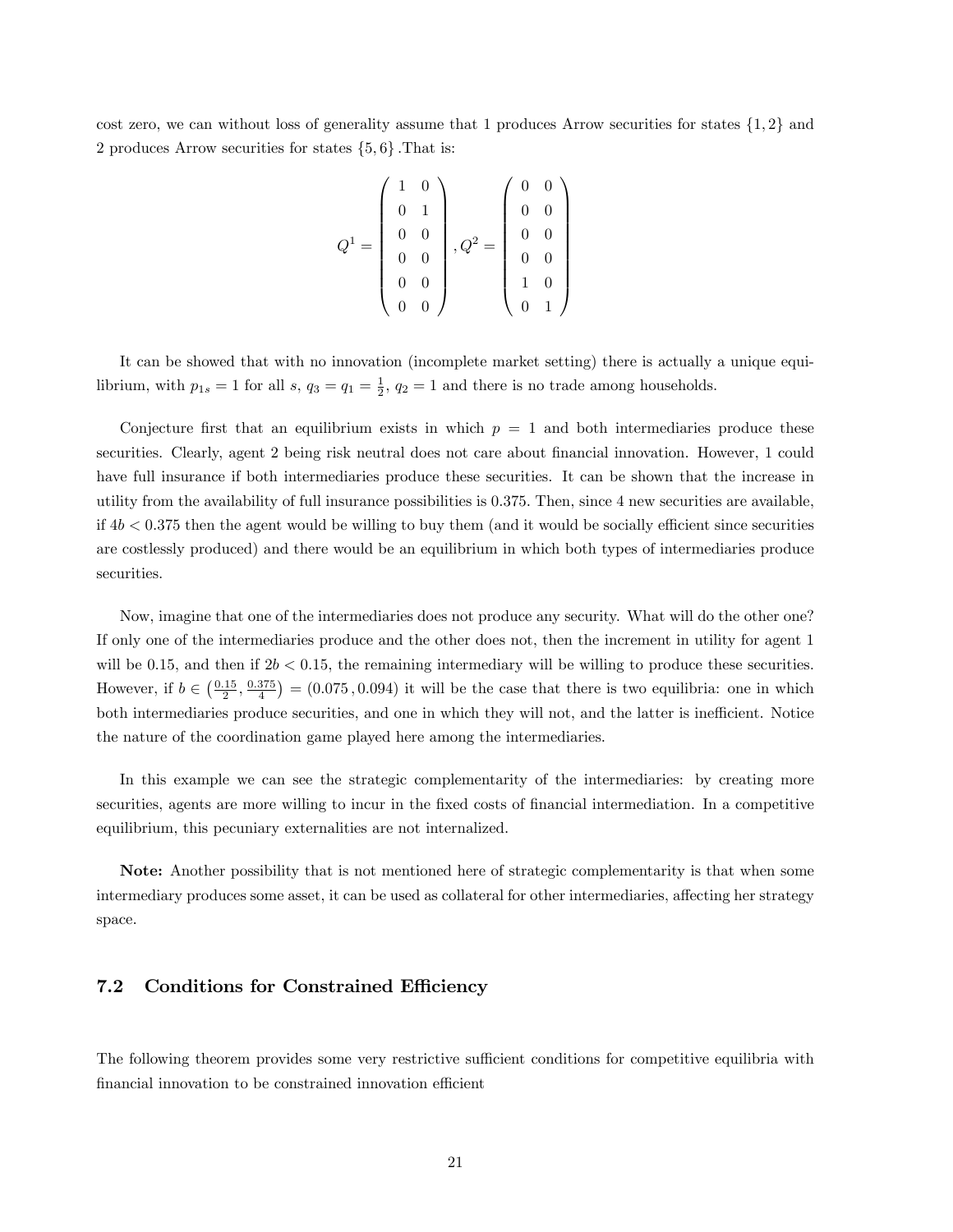**Theorem 7 (Suficient Conditions for Efficiency)** A competitive equilibrium with financial innovation is constrained innovation efficient if either of these conditions hold:

- $(i): N = 1$
- $(ii): b = 0$

**Proof.** Let's prove first the sufficiency of (i): Given  $(p,q)$ , assume that this result does not hold, so there exist consumption allocations and trading plans as in the definition of constrained efficiency provided before. Let

$$
t(i) = \omega_0(i) - (\widehat{x}_0(i) + q\widehat{z}(i))
$$

to be a price that the innovator would charge for the potential innovation  $\widehat{Q}^n$  implicit in (ii) of the definition of constrained efficiency. Then the revenue that the intermediary would collect is

$$
\int_{I} (\omega_0(i) - \widehat{x}_0(i) - q\widehat{z}(i)) di = \left( \int_{I} \omega_0(i) di - \int_{I} \widehat{x}_0(i) di \right) - q \int_{I} \widehat{z}(i) di
$$

From the resource constraint (21) we get that the excedent  $(\int_I \omega_0(i) di - \int_I \hat{x}_0(i) di)$  is equal to the total of innovation costs, and  $-q \int_I \hat{z}(i) di$  cover the cost of buying a portfolios  $\hat{z}(i)$  of nominal core assets, by (18): Therefore, choosing this prices would make the intermediary able to provide this innovation at zero cost. However, since all households prefer strictly this plan, she could charge the positive reservation price for all households, and therefore make a proÖtable deviation, which is a contradiction

For (ii) : also given  $(p, q)$  if  $b = 0$  this implies that all intermediaries charge linear prices  $r_k^n(y) = r_k^n * y$ . Define, for any innovation  $Q$ 

$$
r(Q) = \max_{h} \sum_{s} MRS_{s,0} (h) \frac{Q_s}{P_s}
$$

with  $MRS_{s,0}(h)$  the equilibrium marginal rate of substitution between consumption in state s and consumption at  $t = 0$ , and from the assumptions made about the indifference curves (that they do not touch the axis) they are well defined. We want to show first that  $r(Q)$  is an equilibrium price function. First, note that households would demand the same amount as before at this prices (it will still satisfy their FOCs) and if intermediaries supply assets to households that value it the most, then the price they would charge in equilibrium would be actually  $r$ . Since price are linear in this setting, and we are holding the production side fixed (which is CRS), then we can apply the first welfare theorem, and attain efficiency (for given prices)  $\blacksquare$ 

The authors do not provide necessary conditions for this result. In any case, the restrictions we need to impose on the economy to achieve efficiency are quite restrictive.

See that this is analogous to the conditions on efficiency of FWE seen in Makowski. The first condition of  $N = 1$  means that all intermediaries must have the same technology, which is identical to the condition of similar technologies we saw in the notes on Makowski. The reason for this condition follows the same logic: the source of potential inefficiencies comes from the fact that if the set of commodities that if introduced together would increase welfare are divided among different types of intermediaries. Therefore, if one of the intermediaries does not introduce a certain commodity, the other intermediary might not find it profitable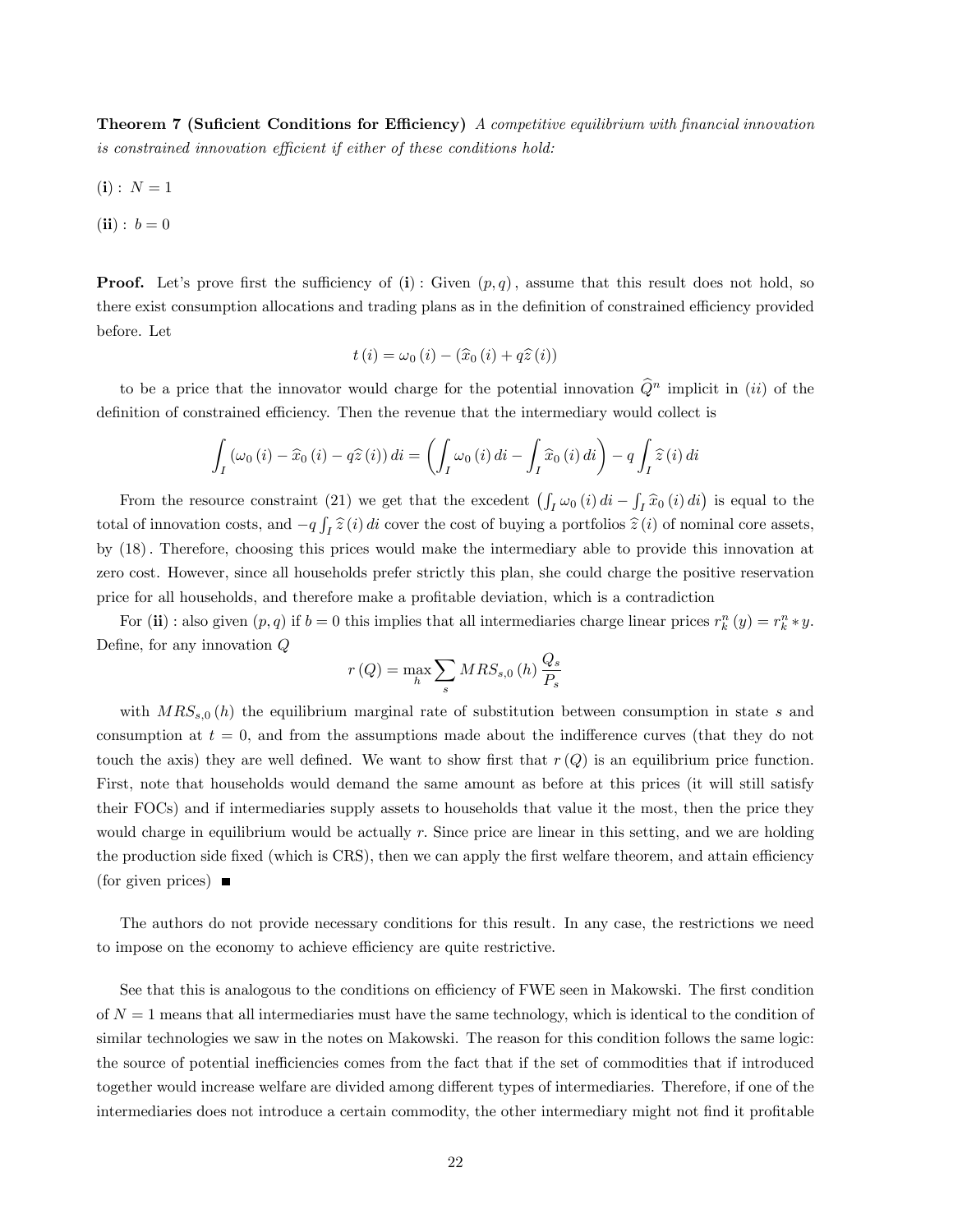to do it either. However, if all intermediaries (Örms in Makowski) have identical technologies, then any single firm can exploit this profitable innovations, and so any equilibrium must be constrained efficient.

The other condition is  $b = 0$ , which is analogous to the convexity and smoothness conditions in Makowski. The existence of a fixed fee acts as a fixed cost on introducing new commodities, since a household must pay a fixed cost per new commodity traded. Then, as in the example we saw above, the existence of only one of two complementary securities may not be very useful for a household by itself, and although it increases welfare marginally, it is not worth the fixed cost the household has to pay. However, if the two assets are traded, then the complementarities between them makes it worthy for the households to trade in both. Now, when  $b = 0$  this effect is not present, and the value of each new commodity will cost exactly the marginal value it gives to the household, recovering then the efficiency of the equilibrium. And is exactly when  $b = 0$  that the production technologies of the financial intermediaries (that are both the production of new securities and the marketing activities they have to engage in order to sell them) are convex and smooth, as in Makowski's paper.

### 8 Real Indeterminacy and Small intermediary costs

If costs are too high, then innovation will not occur in equilibrium, and we will be back to the setting of incomplete markets. If we apply the results of Geneakopolos and Mas-Collel (1979) to this setting with no financial innovation, then the set of equilibrium consumption allocations will be a  $S - 1$  manifold, so there is huge indeterminacy. However, if costs were close to zero, we would expect assets to span the whole  $\mathbb{R}^S$ space for each agent, and reduce the indeterminacy. This is exactly what the author proves in this section.

Let

$$
P_{\xi}^{S} = \left\{ p \in \mathbb{R}_{+}^{S} : \sum p_{s} = 1, p_{s} \ge \xi > 0 \right\}
$$

to be the set of prices bounded away from  $\xi > 0$ . Also, define a cost structure as a collection  $\left(\left\{(c_{int}^n(.) , c_{ret}^n(.))\right\}_{n=1}^N, b\right)$  that represent the set of costs for all intermediaries. We will measure "smallness" of the costs by premultiplying all costs by  $\delta > 0$ :  $(\{(\delta c_{int}^n(.) , \delta c_{ret}^n(.) )\}_{n=1}^N, \delta b)$ . From the literature on equilibria with incomplete markets, we know that the set of equilibrium allocations is a  $S+1$ -dimensional manifold (Geneakopolos and Mas-Collel (1989)), which is known as real intederminancy, since teh set of equilibrium allocations is huge. The following theorem states that taken some price as given, as  $\delta \to 0$ the set of equilibrium allocation shrinkens, limiting a finite set of points (which happens generically in the complete markets case). This idea can be illustrated in the following figure, where  $\delta$  and  $\delta' < \delta$  are two possible parameters on cost structures: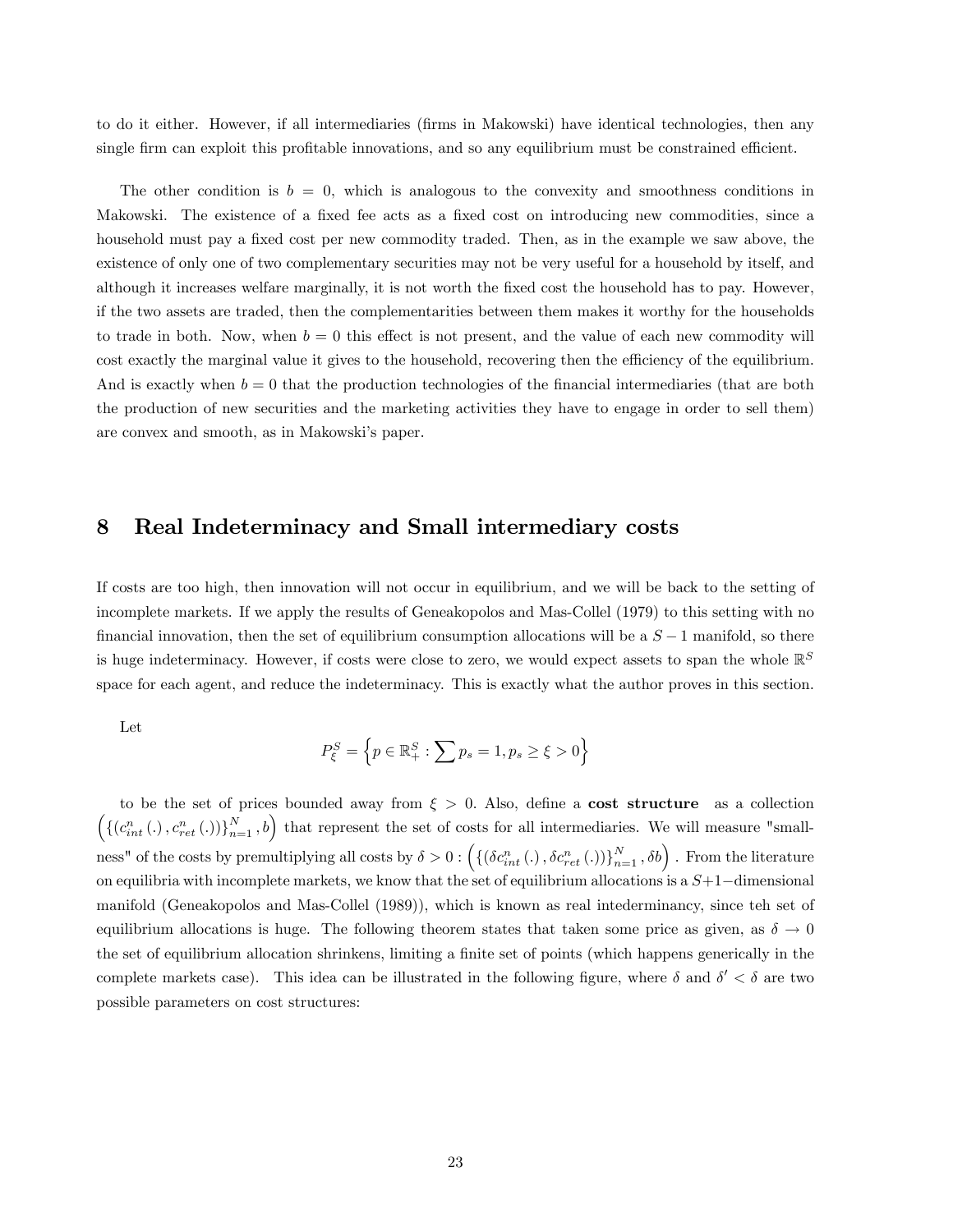

Figure 2: Set of equilibrium allocations, as  $\delta \rightarrow 0$ 

**Theorem 8** For all  $\varepsilon > 0$ , there exist some  $\overline{\delta} > 0$  such that if  $\delta < \overline{\delta}$  and cost structure is  $\left(\{\left(\delta c_{int}^n(.)\,,\delta c_{ret}^n(.)\right)\}_{n=1}^N\,,\delta b\right)$ , then for an open, dense subset of endowments there is a finite collection of neighborhoods  $\{B_1, B_2, ..., B_{\kappa}\}\$ with each having a diameter less than  $\varepsilon$ , such that all equilibrium consumption allocations x, satisfy  $x \in \bigcup$ j  $B_j$ 

Proof is omitted. Is technical, although not as much as the one in theorem 1. The following figure illustrates why this statement is equivalent to showing that the set of equilibrium allocations is close to Önite:



Figure 3: Idea of Theorem 8